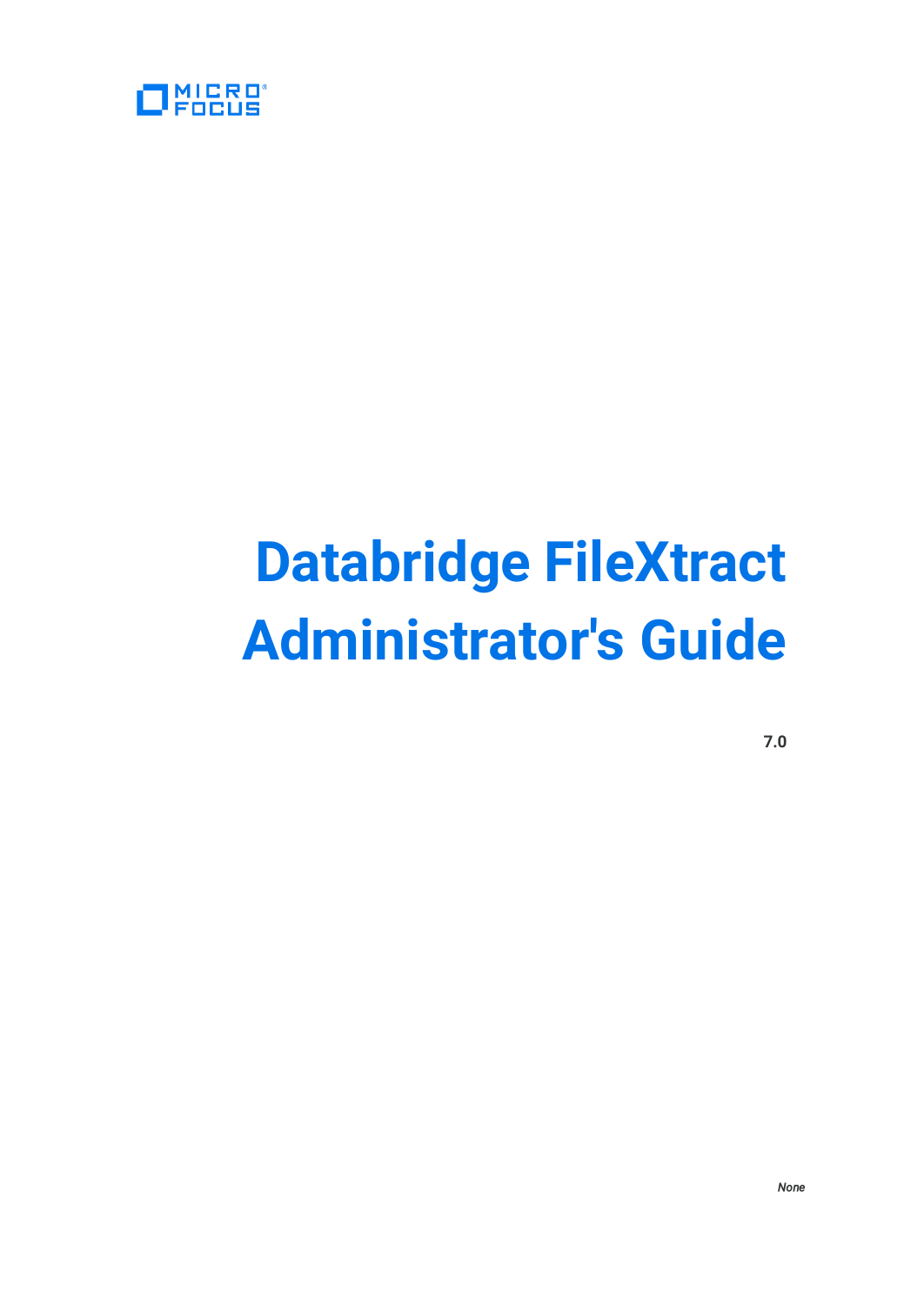## Table of contents

| 1. About This Guide                                                        | 3  |
|----------------------------------------------------------------------------|----|
| 1.1 Abbreviations                                                          | 3  |
| 1.2 Conventions                                                            | 4  |
| 1.3 Related Documentation                                                  | 4  |
| 2. Introducing FileXtract                                                  | 5  |
| 2.1 Advantages of FileXtract                                               | 6  |
| 2.2 Getting Started with FileXtract                                        | 7  |
| 3. Using the Sample Reader Libraries                                       | 8  |
| 3.1 Using the Sample Reader Libraries                                      | 8  |
| 3.2 Creating a Custom Reader Library                                       | 8  |
| 3.3 Sample Reader Libraries                                                | 9  |
| 3.4 SUMLOG Reader Library                                                  | 9  |
| 3.5 TTRAIL Reader Library                                                  | 10 |
| 3.6 PRINTFILE Reader Library                                               | 10 |
| 3.7 BICSS Reader Library                                                   | 10 |
| 3.8 DISKFILE Reader Library                                                | 11 |
| 3.9 LINCLOG Reader Library                                                 | 11 |
| 3.10 BANKFILE Reader Library                                               | 12 |
| 3.11 USERDATA Reader Library                                               | 12 |
| 3.12 TEXT Reader Library                                                   | 13 |
| 4. Using the COBOL-to-DASDL Utility                                        | 14 |
| 4.1 Understanding the COBOL-to-DASDL Utility                               | 14 |
| 4.2 BANKFILE COBOL-to-DASDL Example                                        | 15 |
| 4.3 Generating Database Layout from COBOL 01-Level FileRecord Descriptions | 15 |
| 5. Troubleshooting                                                         | 19 |
| 6. Out of Order Processing                                                 | 20 |
| 6.1 Before You Process                                                     | 20 |
| 6.2 Process Archived SUMLOGs                                               | 20 |
| 6.3 Process Current SUMLOGs                                                | 20 |
| 7. Glossary of Terms                                                       | 21 |
| 8. Legal Notice                                                            | 23 |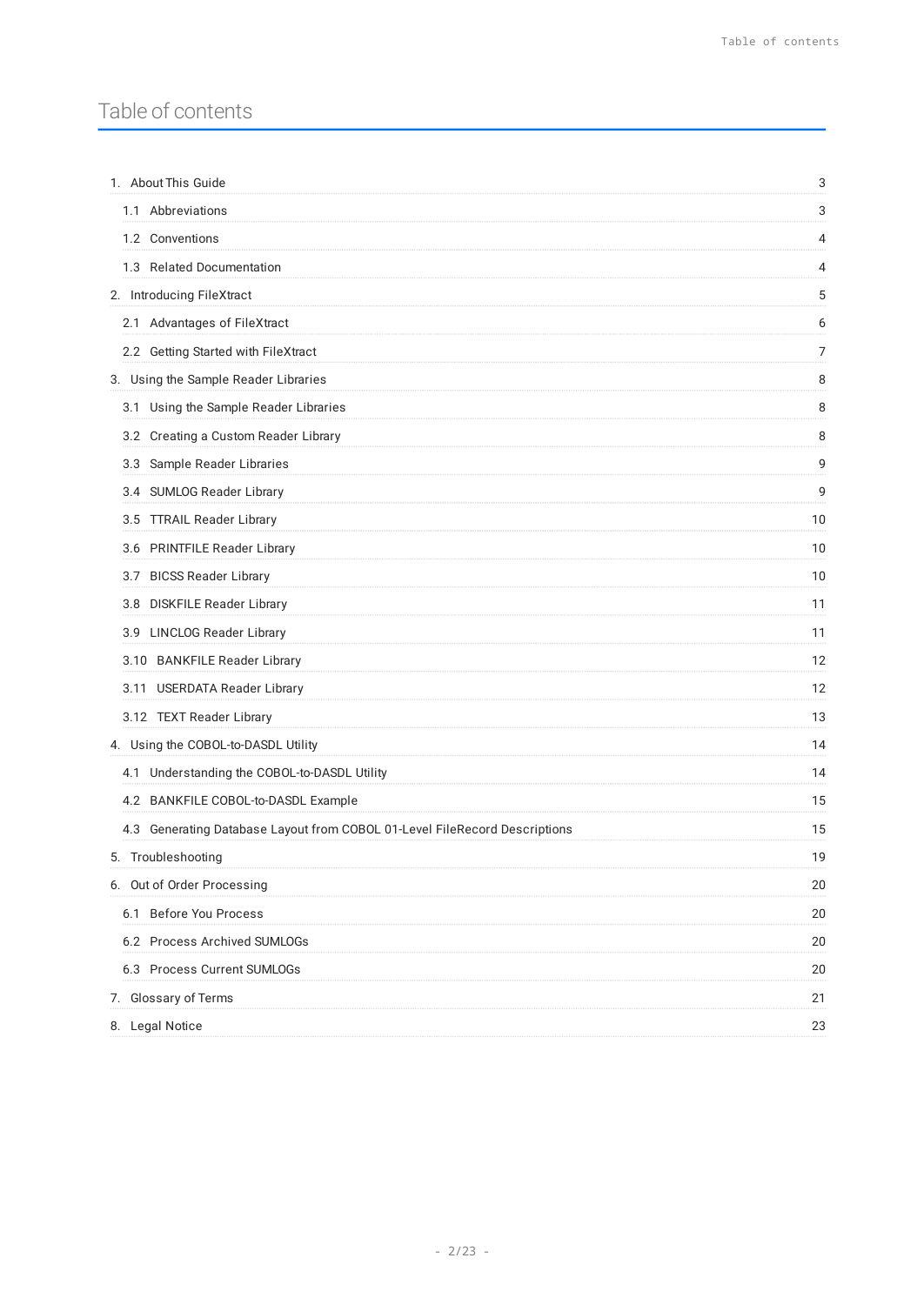# <span id="page-2-0"></span>1. About This Guide

This guide contains instructions for installing, configuring, and using Attachmate Databridge FileXtract (hereafter referred to as FileXtract). This preface includes information to help you use this guide.

To install, configure, and run Databridge, you should be a system administrator familiar with the following:

- $\cdot$  Standard Unisys® operations for MCP-hosted mainframes such as the CS7xxx series, Libra series, ClearPath® NX/LX or A Series
- DMSII databases and Data And Structure Definition Language (DASDL) •
- File layouts and the description of those layouts for the files you will be replicating

## <span id="page-2-1"></span>1.1 Abbreviations

The following abbreviations are used throughout this guide and are provided here for quick reference.

| Name                                   |
|----------------------------------------|
| Absolute Address                       |
| Audit Block Serial Number              |
| Audit File Number                      |
| Application Programming Interface      |
| Data and Structure Definition Language |
| Data Management System II              |
| <b>Tndex</b>                           |
| Inter-Process Communications           |
| Master Control Program                 |
| Remote Procedure Call                  |
| Segment                                |
| Work Flow Language                     |
|                                        |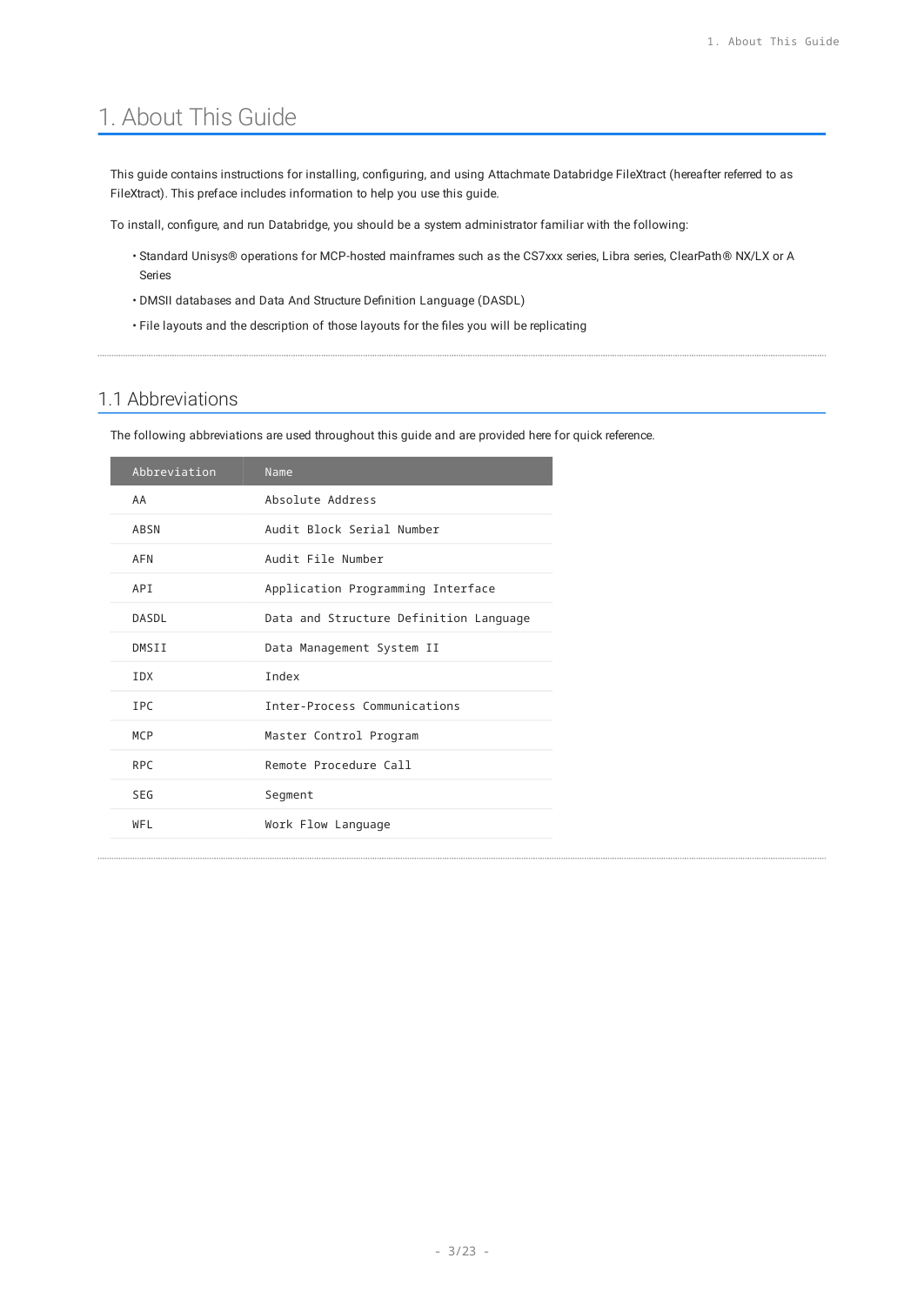## <span id="page-3-0"></span>1.2 Conventions

The following conventions and terms may be used in this guide.

| This convention or term              | Is used to indicate this                                                                                            |
|--------------------------------------|---------------------------------------------------------------------------------------------------------------------|
| this type style                      | text that you type filenames and directory names onscreen messages                                                  |
| italic                               | italic variables emphasis document titles                                                                           |
| square brackets ([])                 | optional items in a command For example, [ true   false ]. (Do<br>not type the brackets.)                           |
| pipe $($ $\ $ $)$                    | a choice between items in a command or parameter. When enclosed in<br>braces $( \{ \} )$ , the choice is mandatory. |
| UPPERCASE                            | DMSII data set and data item names                                                                                  |
| MCP server host<br>mainframe (terms) | Unisys ClearPath NX, LX or A Series mainframe                                                                       |
| DBEngine (term)                      | Databridge Engine                                                                                                   |
| DBEnterprise (term)                  | Databridge Enterprise Server                                                                                        |
| <i>DBServer</i> (term)               | Databridge Server                                                                                                   |

## <span id="page-3-1"></span>1.3 Related Documentation

When using Databridge, you may need to consult the following resources.

**Databridge product documentation**

On the Databridge installation image, the DOCS folder contains guides for installation, error codes, and administrator's guides for each Databridge product. These documents require Adobe Reader for viewing, which you can download from the [Adobe website](http://get.adobe.com/reader/). This documentation, and current technical notes, is also available on the [Micro Focus Documentation Page.](https://www.microfocus.com/documentation/databridge/)

Documentation for Databridge Enterprise Server and the Databridge Client Console is also available from the **Help** menu. A modern browser is required for viewing this documentation.

**Unisys MCP server documentation**

If you are not completely familiar with DMSII configuration, refer to your Unisys documentation.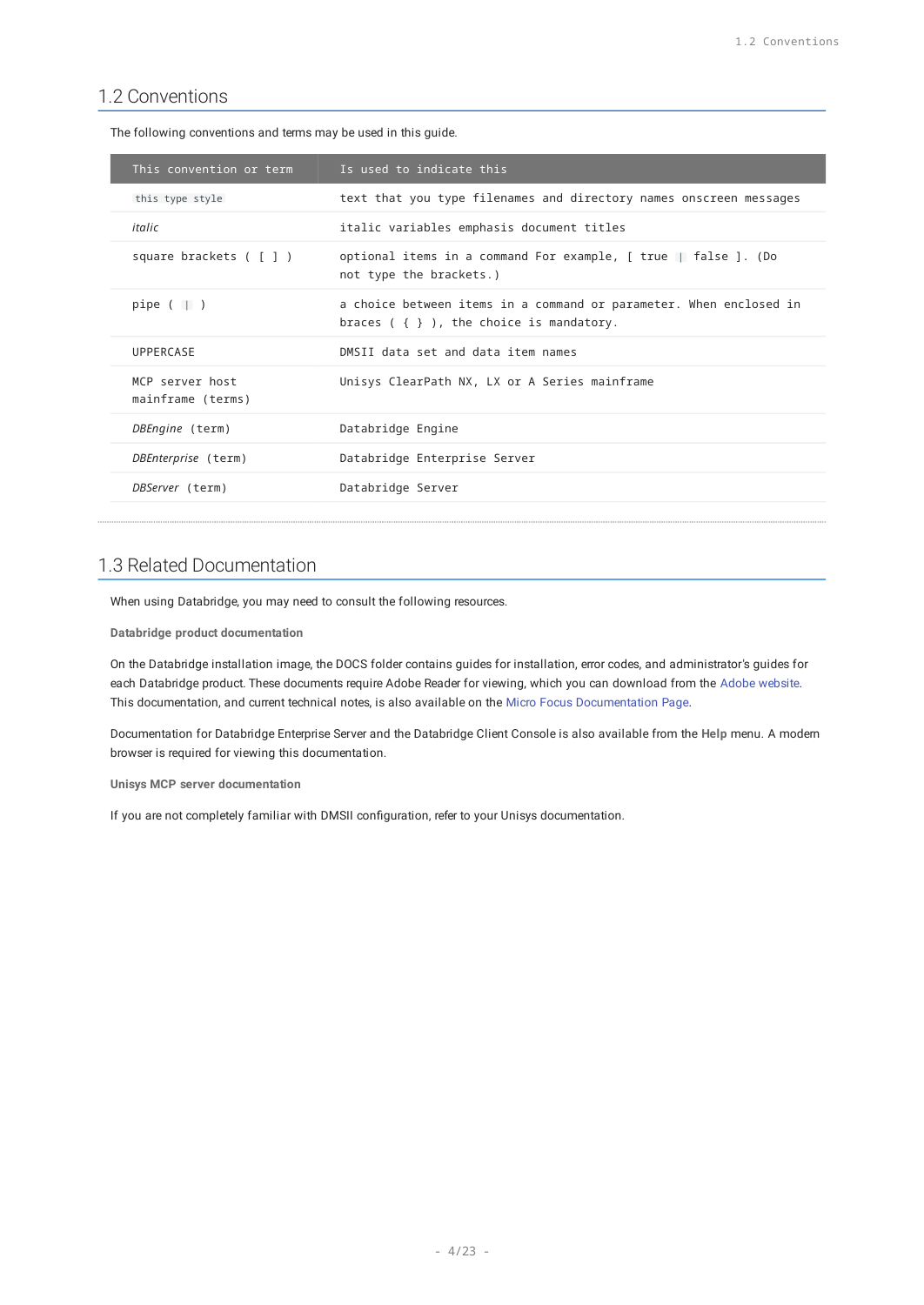# <span id="page-4-0"></span>2. Introducing FileXtract

Databridge FileXtract is a product which allows you to clone and update non-DMSII data (that is, flat files) residing on Unisys ClearPath NX, LX, or A Series mainframes. FileXtract is bundled with the Databridge Host software and includes several Reader libraries and other associated files.

FileXtract software is automatically installed as part of the Databridge host software, and has no additional system requirements.

You can use FileXtract in conjunction with the Databridge Client, DBSpan, or DBSnapshot. When using FileXtract with the Databridge Client, FileXtract data sources resemble any other DMSII data source. The following diagram shows how the Databridge Client uses FileXtract to replicate flat files.



- 1. The Databridge Client calls the Databridge Server (DBServer) to replicate the specified flat files.
- 2. DBServer calls the Databridge Engine (DBEngine) to extract the data for the selected flat files.
- The DBEngine accesses the specified FileXtract layout database to determine the layout of the flat files. No updates are actually 3. done to this database. The Engine gets all of the layout information it needs from the DESCRIPTION file. The DMSII CONTROL file and the DMSUPPORT library will exist, but the data sets and audit files will not.
- DBEngine calls the appropriate Reader library, as specified in the layout database, to extract the data from the flat files. 4.
- 5. DBEngine sends the data to DBServer.
- 6. DBServer calls Databridge Support to filter, alter, or transform the data, if needed.
- 7. DBServer sends the data to the Databridge Client.
- The Databridge Client populates the relational database and then either waits for additional flat file information or terminates. 8.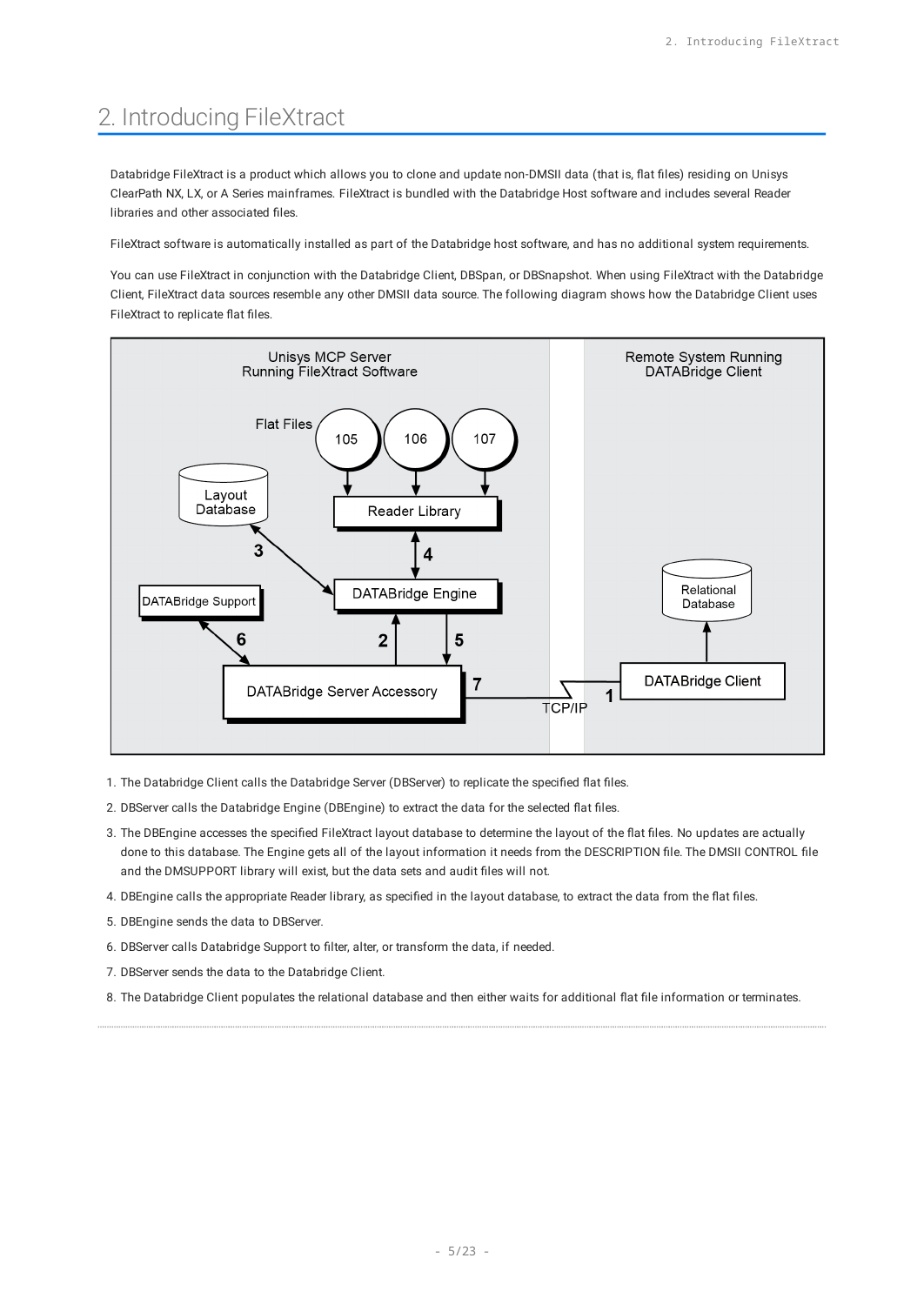## <span id="page-5-0"></span>2.1 Advantages of FileXtract

FileXtract provides the following advantages:

- Any type of flat file (non-DMSII data) can be replicated to a Client database
	- Sample Reader libraries are provided for system summary log files (SUMLOG), COMS Transaction Trail files (TTRAIL), printer backup files (PRINTFILES), BICSS log files (BICSS), LINC Activity logs (LINCLOG), and the USERDATA system file. You can use these sample Reader libraries without any modifications to the Reader libraries. DASDL files are provided to generate the corresponding layout database. For more information, see Using Reader Libraries.
	- The DISKFILE Reader library is provided to replicate COBOL created flat files. If you have COBOL 01-level file record descriptions for your flat files, you can use the COBOL-to-DASDL utility to generate the layout database. For more information, see Using the [COBOL-to-DASDL Utility](#page-13-2).
	- Sample Reader libraries are also provided to allow you to customize replication of any other type of flat file. For more information, see [Using Reader Libraries.](#page-7-3)
- $\cdot$  Cloning is required only one time. After the flat files are cloned, FileXtract updates the Client database as new records and flat files become available.
- Replicate only the parts you want from flat files. You don't have to replicate the entire flat file.
- By copying flat files to a secondary database, you offload decision support, queries, and reporting from the primary database. The secondary database provides a secure way to make data available to selected individuals, departments, or sites while protecting the flat files on the host.
- $\cdot$  The data is available on the Client system even if the host is down or the data communication connection is broken. This eliminates long wait times for data availability. Users can use any database tool available on the Client system to access the data in the secondary database.

#### **Note**

FileXtract cannot track updates to flat file records. If record modifies or deletes occur, you must reclone.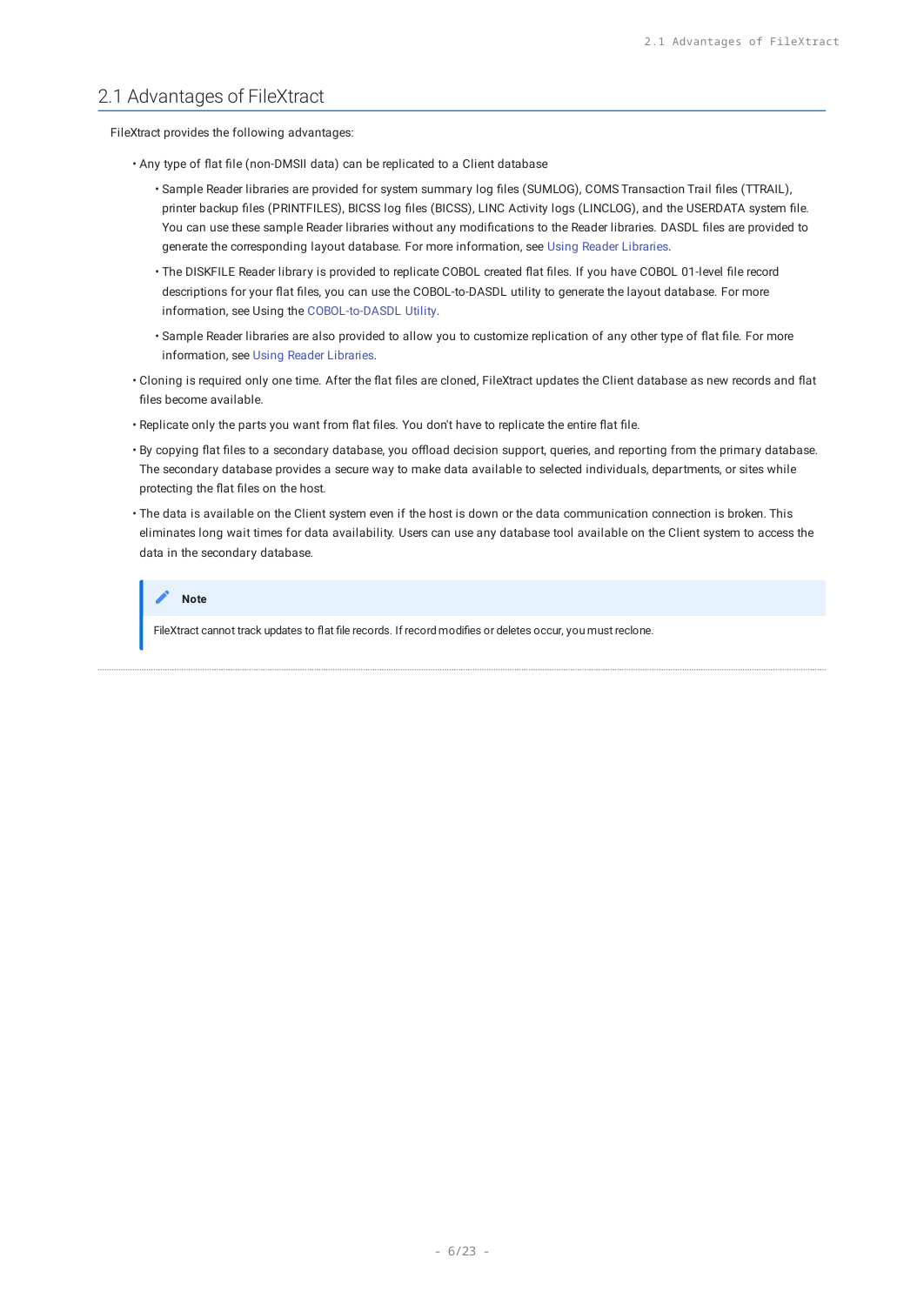## <span id="page-6-0"></span>2.2 Getting Started with FileXtract

The following is a description of how to use FileXtract to replicate flat files.

- 1. The FileXtract software is automatically installed with the rest of the host software. See Chapter 2 of the Databridge Installation *Guide* for more information.
- 2. Decide which flat files you want to replicate.
- 3. Select a Reader library to use from the following table, and then select or generate a layout database for the flat files you want to replicate.

| For these types of files                                                                                                                                              | Use the following reader<br>libary       |
|-----------------------------------------------------------------------------------------------------------------------------------------------------------------------|------------------------------------------|
| System summary log files                                                                                                                                              | <b>SUMLOG</b>                            |
| <b>COMS Transaction Trail files</b>                                                                                                                                   | <b>TTRAIL</b>                            |
| Printer backup files                                                                                                                                                  | <b>PRINTFILE</b>                         |
| <b>BICSS</b> log files                                                                                                                                                | <b>BICSS</b>                             |
| Flat file using a COBOL FD                                                                                                                                            | <b>DISKFILE</b>                          |
| LINC Activity logs created by LINC systems                                                                                                                            | <b>LINCLOG</b>                           |
| System USERDATA file                                                                                                                                                  | <b>USERDATA</b>                          |
| Flat files that contain information in a "proprietary" format (for example, a flat file that requires reading<br>the nth word to find the address of the next record) | A custom, user-written<br>Reader library |
| The BANKFILE sample flat file supplied with FileXtract                                                                                                                | <b>BANKFILE</b>                          |

- 4. Start the replication process.
- 5. If you will be using DBServer, define the SOURCE and READER options in the DBServer parameter file. If you will be using Databridge Span or Snapshot, define the READER option in the appropriate parameter file.

Refer to the Databridge Host Administrator's Guide for instructions.

- 6. Run the accessory (DBServer, DBSpan, or DBSnapshot). Refer to the *Databridge Host Administrator's Guide* for instructions on configuring and running Databridge accessories.
- 7. If you are replicating to the Databridge Client, run the Databridge Client DEFINE command against the SOURCE option in Databridge Server.

Refer to the **Databridge Client Administrator's Guide** for instructions on running the Databridge Client.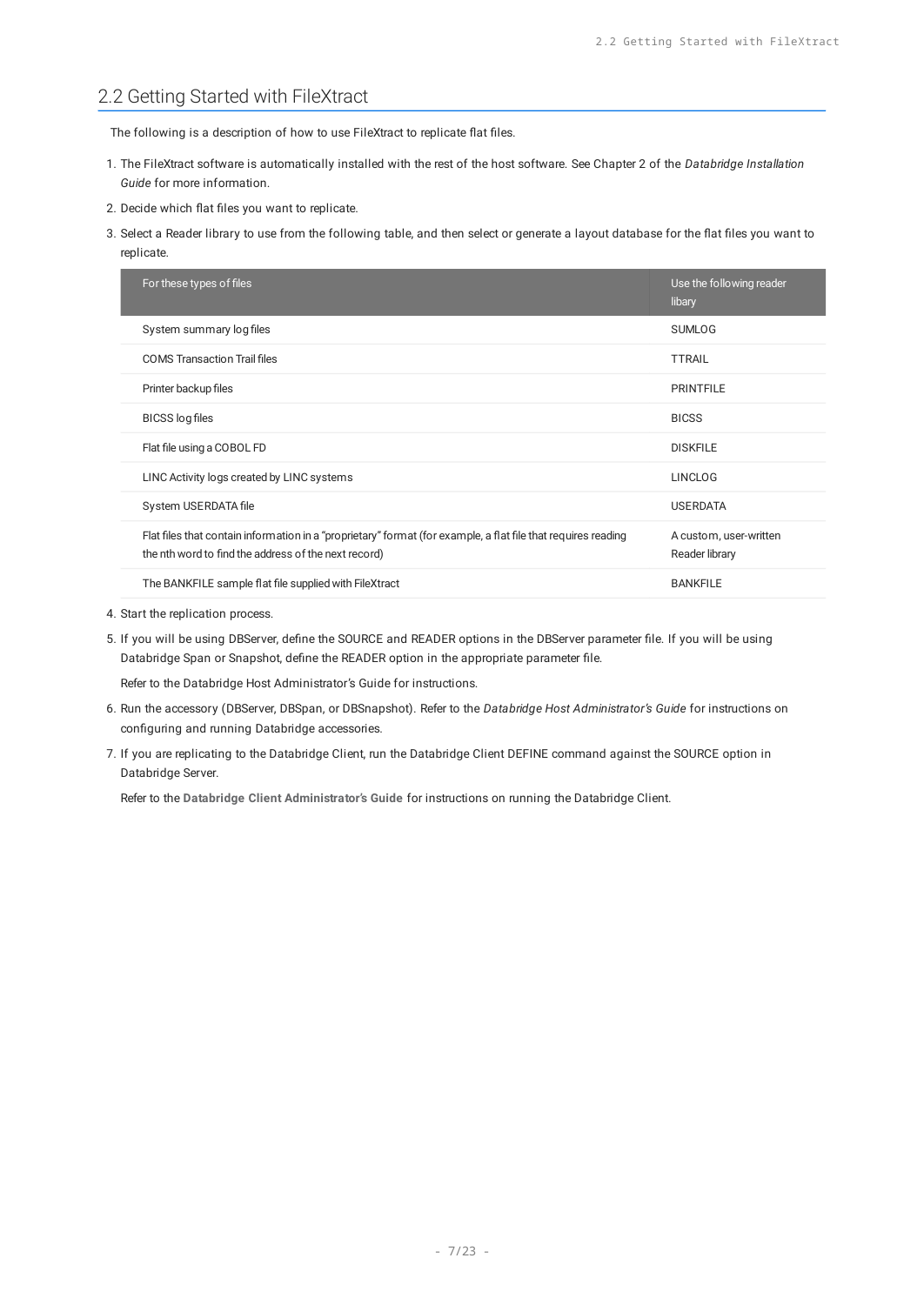# <span id="page-7-3"></span><span id="page-7-0"></span>3. Using the Sample Reader Libraries

## <span id="page-7-1"></span>3.1 Using the Sample Reader Libraries

FileXtract includes several sample Reader libraries, which are configured to replicate flat files as standard data sets for the given file type. You can typically use the sample Reader libraries without modifications, except in the following circumstances:

- Your flat files contain data in a proprietary format •
- New fields have been added to a standard layout •
- You want to replicate additional types of records that the Reader library does not support (for example, a new SUMLOG record type)

The Reader libraries work in conjunction with a physical database that DBEngine uses to determine the layout of the flat files. DBEngine gets the information it needs from the DESCRIPTION file for the layout database. The DMSII CONTROL file and the DMSUPPORT library will exist, but the data sets and audit files will not.

A DASDL file is provided for each sample Reader library so that you can create the corresponding layout database. For example, if you want to replicate SUMLOGs, you would use the SYSFILESDB DASDL to create a physical database called SYSFILESDB. Within this database is a logical database called SUMLOG that contains typical layout information for SUMLOG files. If needed, you can modify this information. If you customize the layout information in the logical database, you must make the corresponding changes in the Reader library.

## <span id="page-7-2"></span>3.2 Creating a Custom Reader Library

You must create a custom Reader library in either of the following situations:

- $\cdot$  The flat files that you want to replicate contain information in a "proprietary" format (for example, a flat file that requires reading the *n*th word to find the address of the next record).
- The sample Reader library does not meet your needs. For example, you want to replicate additional types of SUMLOG records.

The easiest way to create a custom Reader library is simply to customize one of the sample Reader libraries to meet your needs. If this is not possible, complete the following steps to create a custom Reader library.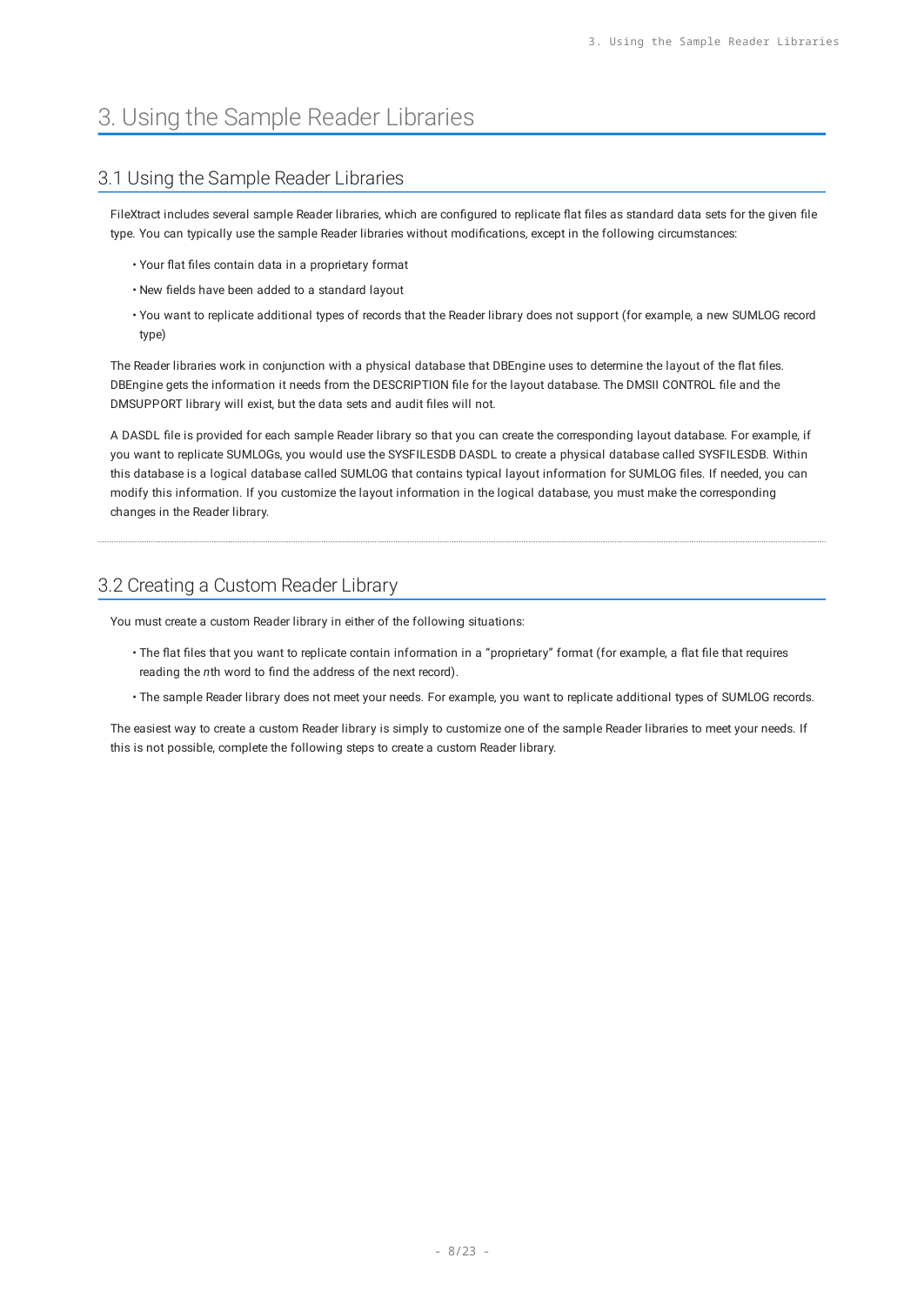#### **To create a custom library**

1. Describe the file layouts in either DASDL or COBOL FD format.

#### **Note**

If you use COBOL FD format, use the COBOL-to-DASDL utility to generate the DASDL. For instructions, see Generating Database Layout from COBOL 01-Level File Record Descriptions.

Append a VERIFY clause to each data set that indicates when a flat file record is considered part of that data set. The DASDL must group the data sets into a logical database, as follows:

*Logical\_dbname* ["*reader* [; *file\_spec*]"] DATABASE (*dataset\_list*)

where *reader* is the title of the Reader library object code and file\_spec is a file or directory containing the flat files. Note that the semicolon is required before the file\_spec, if present.

Write the Reader library source code in ALGOL or COBOL. If you are writing the Reader library in ALGOL, use the TEXT, SUMLOG, or 2. TTRAIL Reader library as an example. If you are writing the Reader library in COBOL, use the BANKFILE Reader library as an example.

SThe procedure called in the Reader library must be named FileRead. Use DBFileReaderHead to define the procedure in ALGOL. Use \$FEDLEVEL =5, \$ SET LIBRARYPROG, and set PROGRAM-ID to FILEREAD for COBOL. FileRead is passed two arrays—the FileInfo structure and FileRecord for the resulting record image.

3. Perform required initialization the first time FileRead is called. This might include linking to DBEngine, getting the structure index for the data sets, identifying the location of the flat files, etc.

**Note**

Linking to DBEngine, whether explicit or implicit, must not occur before the first call of FileRead.

Configure the Reader library to read the file, filter records, copy the data to the FileRecord array, and set items in FileInfo such as the 4. structure index, file record location, timestamp, etc. Set the appropriate structure index, as defined in the Databridge Programmer's Reference, in the FileInfo array to determine the data set to which a record belongs. Note that by setting the structure index to 0 in the FileInfo array, you can rely on the DASDL VERIFY clauses to determine the data set to which a record belongs; however, this is not the preferred method because it is slower.

#### **Note**

In addition to filtering and formatting done by the Reader library, DBSupport can also provide filtering and formatting. See the *Databridge Host Administrator's Guide* for more information about DBSupport.

## <span id="page-8-0"></span>3.3 Sample Reader Libraries

## <span id="page-8-1"></span>3.4 SUMLOG Reader Library

This Reader library reads system summary log files and returns the data records to DBEngine. This Reader library uses the SUMLOG logical database of the SYSFILESDB layout database.

Closed SUMLOG files are typically titled:

\*SUMLOG/*ssss/mmddyy/nnnnnn* ON *familyname*

where *ssss* is the system serial number, mmddyy is the date in month-day-year format, and nnnnnn is a sequential number.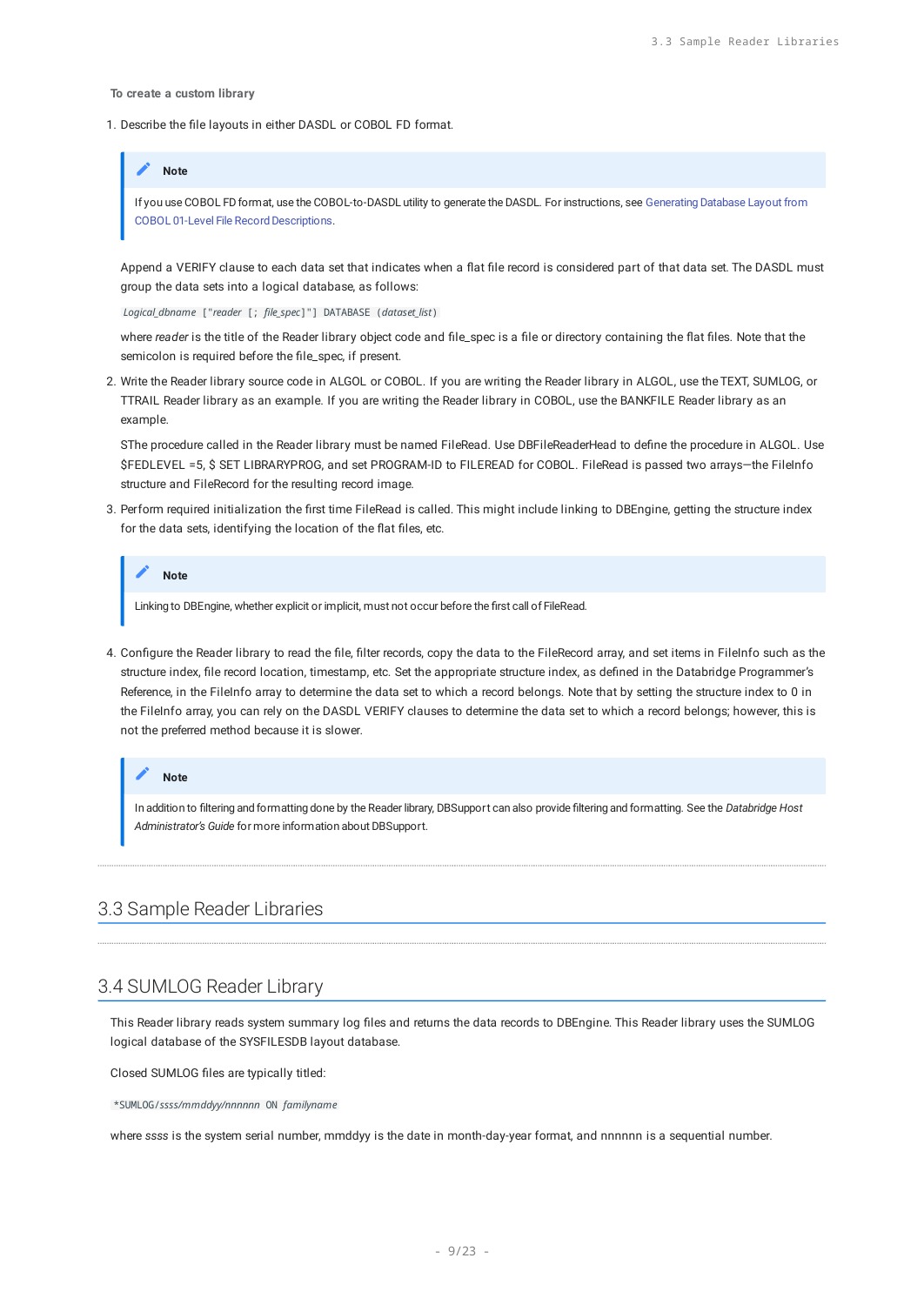The Reader option in the Accessory's parameter file should specify the directory and family name where the closed log files are located. The following is an example of the DBServer SOURCE declaration for this Reader library: Source SUMLOG:

% ------ Database = SUMLOG of DESCRIPTION/SYSFILESDB ON DISK, Support = OBJECT/DATABRIDGE/SUPPORT/SYSFILESDB ON DISK, Filter = SUMLOGFILTER, Reader using "SUMLOG/= ON DISK"

If the Reader option is missing or empty, the SUMLOG Reader library will use the following:

"\*SUMLOG/*ssss*/= ON *sumlogpack*"

where *ssss* is the serial number of the system it is running on and sumlogpack is the pack containing \*SYSTEM/SUMLOG. When all of the closed SUMLOGs have been processed, the Reader library will automatically switch to reading the active SUMLOG.

## <span id="page-9-0"></span>3.5 TTRAIL Reader Library

This Reader library reads COMS Transaction Trail files and returns the data records to DBEngine. This Reader library uses the TTRAIL logical database of the SYSFILESDB layout database. TTRAIL files are typically titled:

\*COMS/TTRAIL/*dbname/nnnn* ON *familyname*

where *dbname* is the database that participates in synchronized recovery and *nnnn* is a sequential number. The TTRAIL for all nonsynchronized recovery programs has a database name of TPLIBRARY. The Reader option in the accessory parameter file must specify the directory and family name where the TTRAIL files for a particular database are located. The following is an example of the DBServer SOURCE declaration for this Reader library:

```
Source TTRAIL:
% ------
Database = TTRAIL of DESCRIPTION/SYSFILESDB ON
DISK,
Support = OBJECT/DATABRIDGE/SUPPORT/SYSFILESDB
ON DISK,
Filter = TTRAILFILTER,
Reader using "COMS/TTRAIL/= ON DISK";
```
## <span id="page-9-1"></span>3.6 PRINTFILE Reader Library

This Reader library reads printer backup files and returns the printer file attributes and print lines to DBEngine. This Reader library uses the PRINTFILE logical database of the SYSFILESDB layout database.

The Reader option in the Accessory's parameter file should specify the directory and family name where the print files are located. The following is an example of the DBServer SOURCE declaration for this Reader library:

```
Source LISTER:
% ------
Database = REPORTS of DESCRIPTION/PRINTFILESDB ON
DISK,
Reader using "DBBD/RUN/LISTER/= ON DISK";
```
If the Reader option is missing or empty, the PRINTFILE Reader library will use:

```
"*BD ON printerbackuppack"
```
where *printerbackuppack* is the value identified by issuing a DL BACKUP command.

## <span id="page-9-2"></span>3.7 BICSS Reader Library

This Reader library reads BICSS log files and returns the data records to DBEngine. This Reader library uses the UVMSBICSS or IVRBICSS logical database of the NAPFILESDB layout database. BICSS log files are typically titled:

```
(usercode)BICSSLOG/ACTIVITY/yymmdd/hhmnss ON familyname
```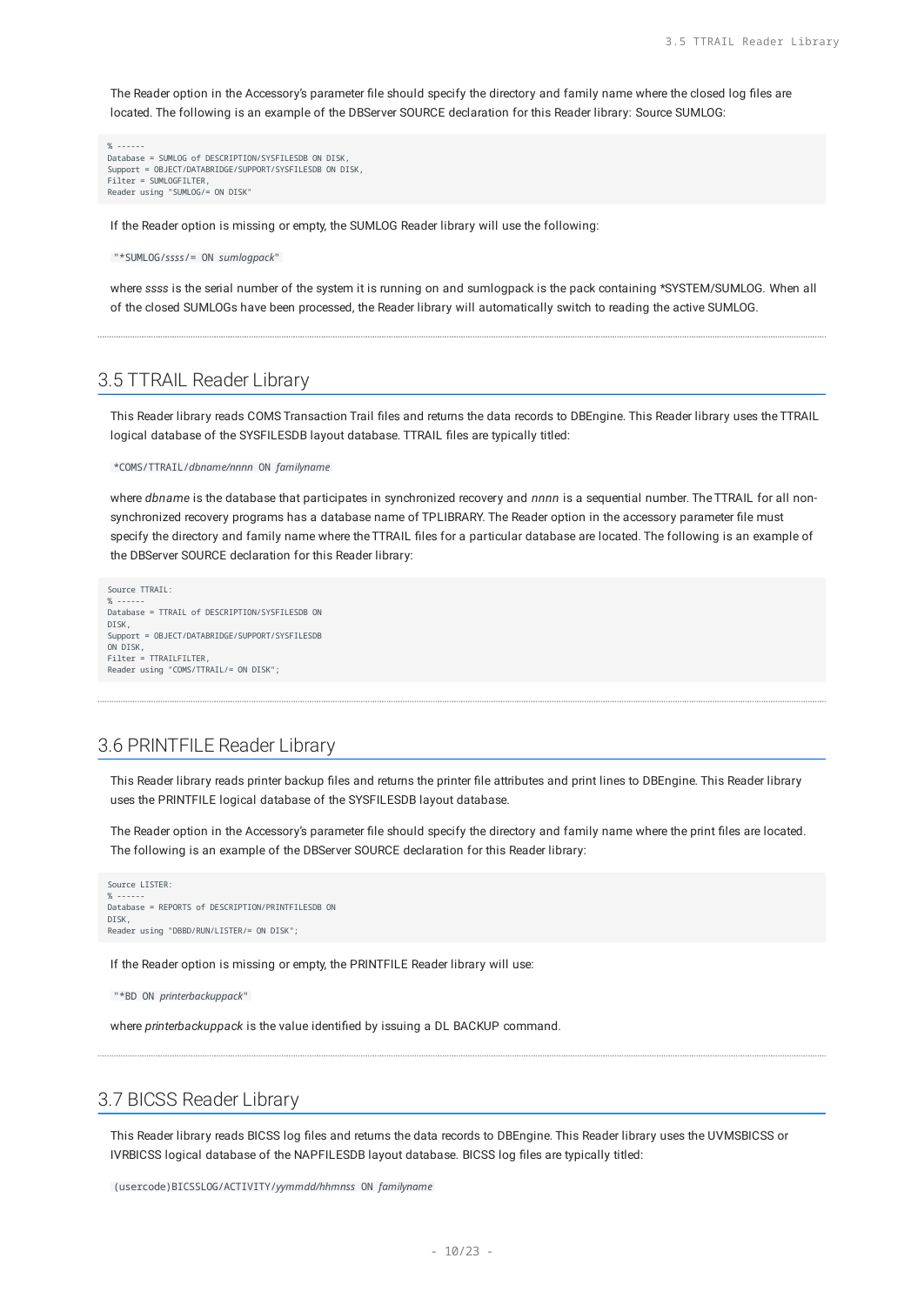where *yymmdd* is the date in year-month-day format and *hhmnss* is the time in hours-minutes-seconds format.

The Reader option in the accessory parameter file must specify the directory and family name where the log files are located. Optionally, it can also specify the particular application system name that must appear in all records by appending a colon and the LINC application name, such as IVRSYS (see the example below) or UVMS. If you want records from only one application and the log contains records from more than one application, specifying the application name after the colon speeds up the processing.

The following is an example of the DBServer SOURCE declaration for this Reader library: Source IVRBICSS:

% -------- Database = IVRBICSS of DESCRIPTION/NAPFILESDB ON DISK, Support = OBJECT/DATABRIDGE/SUPPORT/NAPFILESDB ON DISK, Filter = BICSSFILTER, Reader using "(BICSS)BICSSLOG/ACTIVITY/= ON DISK: IVRSYS";

## <span id="page-10-0"></span>3.8 DISKFILE Reader Library

This Reader library reads flat files and returns the data records to DBEngine. When you use the COBOL-to-DASDL utility to create the various structures needed to replicate flat files that use COBOL 01-level file record descriptions, as explained in Generating Database Layout from COBOL 01-Level File Record Descriptions, the DISKFILE Reader library is the default Reader library.

The DISKFILE Reader library processes disk files in creation timestamp order. It assumes that the file it is reading can be extended as long as there is no file with a later creation timestamp. During processing, the creation timestamp of the disk file is used as the timestamp associated with each record. If you need to process a flat file having a creation timestamp prior to what FileXtract has already processed, see [Out-of-Order Processing](#page-19-4).

The Reader option in the accessory parameter file must specify the directory and family name where the disk files are located. The following is an example of the DBServer SOURCE declaration for this Reader library:

Reader using "(PROD)DATA/TRANLOG/= ON USERPACK"

If you want to change this behavior, you may modify the DISKFILE Reader library or substitute your own Reader library. If you use a name other than BJECT/FILEBRIDGE/READER/DISKFILE, make sure to specify the title of the Reader library code file in the READER *"codefiletitle"* USING "..." option of the accessory parameter file.

Some programs, such as CANDE and FileXpress®-XST, rewrite the entire file when records are added, deleted, or modified. The (modified) file will have a new creation timestamp. When the DISKFILE Reader searches the disk directory for files to process, it will find the file with a new creation timestamp and will attempt to process it from the beginning. This is likely to cause many "duplicates" errors because it will send each record as an "add" and all of the records from the old file are already present in the client database. To avoid these errors, you must configure the client to reclone every time it is run.

Similarly, if the mainframe application updates records in place, the DISKFILE Reader will not detect the update if it has already processed that file. In this situation, you must also configure the client to reclone every time it is run.

## <span id="page-10-1"></span>3.9 LINCLOG Reader Library

This Reader library reads LINC Activity logs and returns the data records to DBEngine.

LINC log files are typically titled:

*(usercode)lincsystem*/LINCLOG/*nnn* ON *familyname*

where *nnn* is the Activity log number.

The Reader option in the accessory parameter file should specify the directory and family name where the closed log files are located.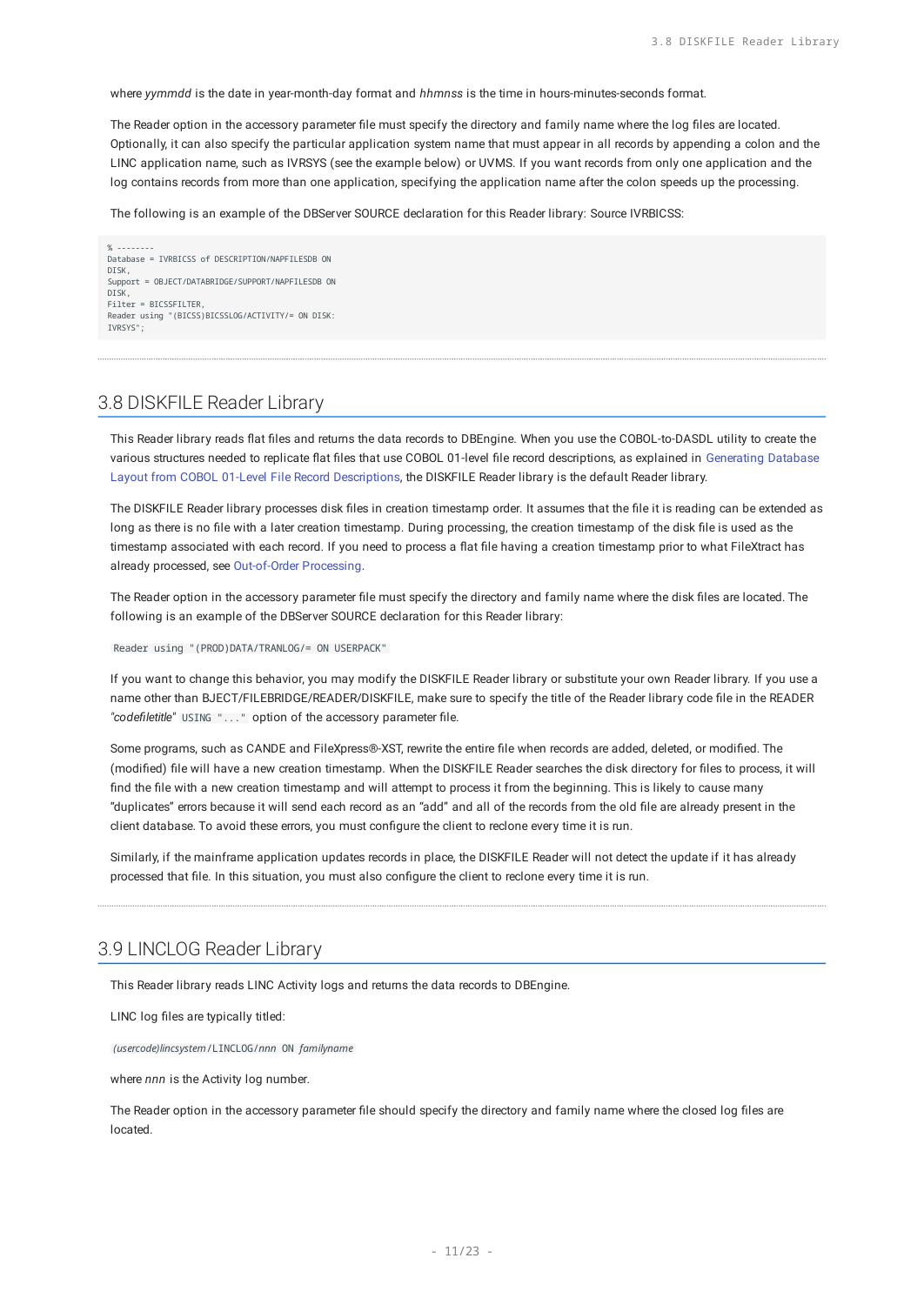To generate the LINCLog database so that Databridge can replicate the log records to the client database, perform the following steps.

- Edit the DATA/COBOLTODASDL/SAMPLE/LINCLOGDB/FD file, which describes the layout of the LINC Activity Log records, to reflect 1. your particular LINC system. (Different LINC implementations sometimes have new fields added to the log record layout.)
- 2. Save the file as DATA/COBOLTODASDL/LINCLOGDB/FD, i.e., without the SAMPLE node.
- Edit the DATA/COBOLTODASDL/SAMPLE/LINCLOGDB/CONTROL file with the proper location for the LINC log files. 3.
- 4. Save the file as DATA/COBOLTODASDL/LINCLOGDB/CONTROL, again without the SAMPLE node.
- 5. Use the COBOL-to-DASDL utility to generate the database: START WFL/FILEBRIDGE/COBOLTODASDL ("LINCLOGDB")

This also generates a file called DATA/SERVER/LINCLOGDB/CONTROL that you can insert into DATA/SERVER/CONTROL to define the LINCLog SOURCE.

- 6. If you want to filter the log records, declare a filter and generate a tailored DBSupport library using DBGenFormat. For more information see the *Databridge Client Administrator's Guide* for instructions. A sample file is provided - DATA/GENFORMAT/ SAMPLE/LINCLOGDB/CONTROL.
- 7. Use the Databridge Client or an accessory such as DBSpan to replicate the LINC Log data just like any other database.

The following is an example of the DBServer SOURCE declaration for this Reader library:



wraparound from 999 to 1).

## <span id="page-11-0"></span>3.10 BANKFILE Reader Library

This Reader library is a sample flat file Reader library that demonstrates how to write a FileXtract Reader in COBOL. For an example of how to use this Reader library to replicate a sample flat file called DATA/LOAD/SAMPLE/DATABASE, see BANKFILE COBOL-to-DASDL Example.

## <span id="page-11-1"></span>3.11 USERDATA Reader Library

This Reader library reads the system USERDATA file layout and returns the usercode attributes to DBEngine. It interprets the structure of the system USERDATA file, which contains attributes associated with usercodes. Because the layout of the USERDATA file can vary from site to site, this Reader library generates a DMSII database layout corresponding to your site-specific USERDATA file.

The USERDATA Reader library generates the following:

- The corresponding DASDL layout for a DMSII database for FileXtract •
- The corresponding source code for the USERDATA Reader library •

To generate and compile the DASDL layout and the USERDATA Reader library, do the following:

#### START WFL/FILEBRIDGE/COMP ("USERDATA")

The Reader option in the accessory parameter file should specify the directory and family name where the USERDATA file is located. The following is an example of the DBServer SOURCE declaration for this Reader library:

Source USERDATA: % -------- Database = USERFILE of DESCRIPTION/USERDATADB Support = OBJECT/DATABRIDGE/SUPPORT/USERDATADB Filter = USERDATAFILTER %- Reader using "SYSTEM/USERDATAFILE/othersystem ON DISK";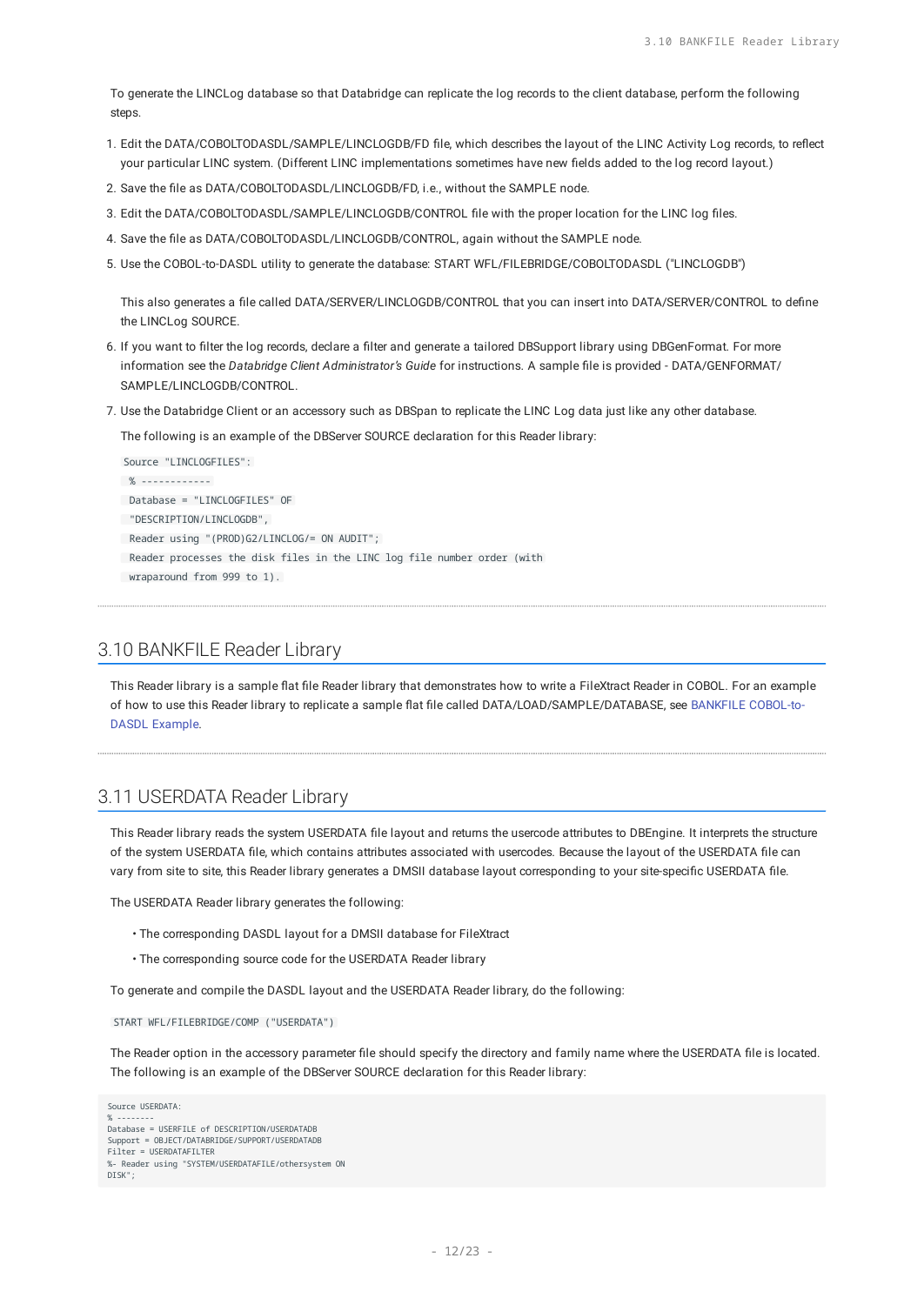If the Reader option is missing or empty, the USERDATA Reader library will use:

\*SYSTEM/USERDATAFILE ON *userdatapack*

where *userdatapack* is disk location specified by the DL USERDATA command.

## <span id="page-12-0"></span>3.12 TEXT Reader Library

This is a skeleton of a Reader library written in ALGOL. It is intended to be used when writing a custom ALGOL Reader library.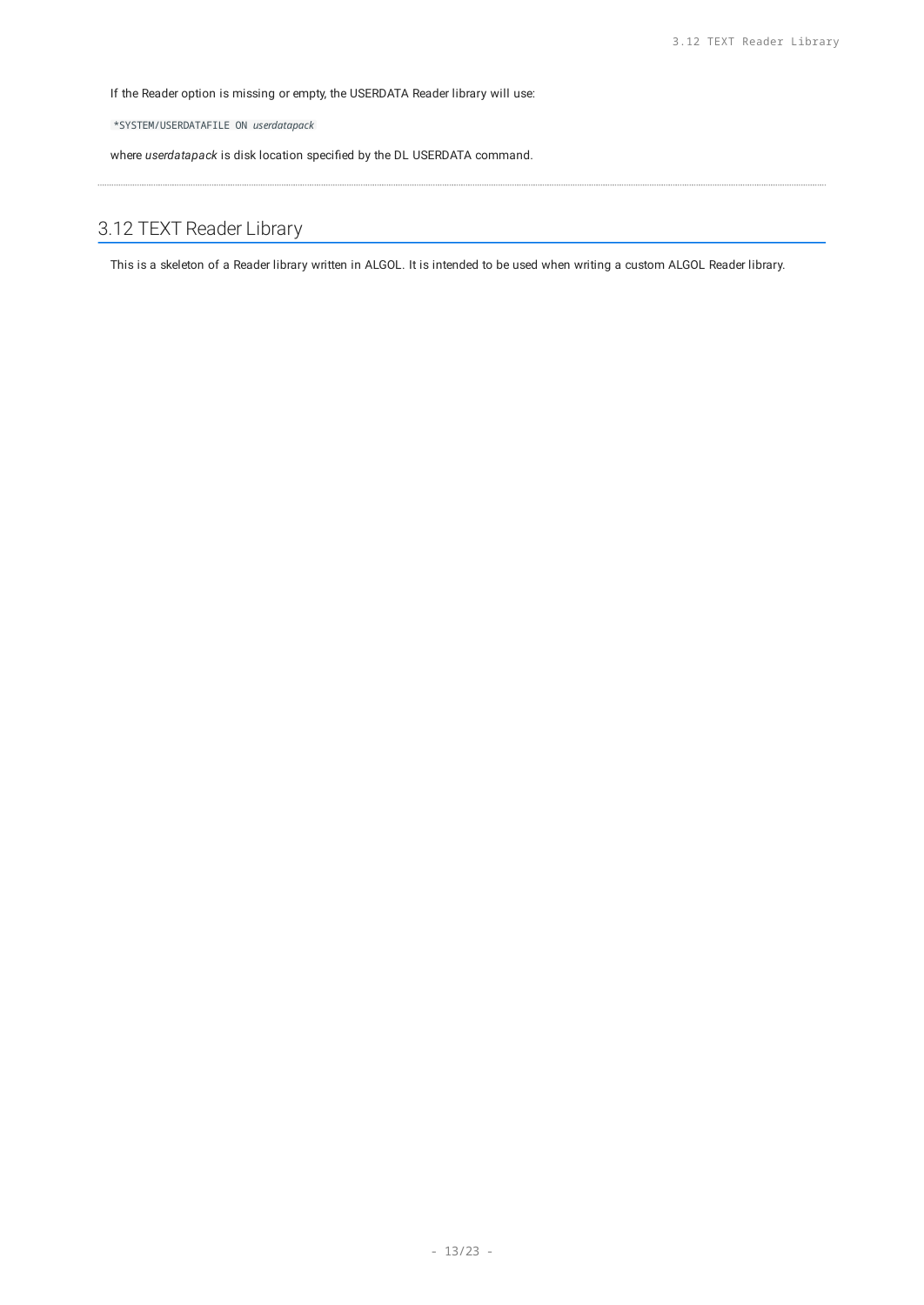# <span id="page-13-2"></span><span id="page-13-0"></span>4. Using the COBOL-to-DASDL Utility

This chapter explains how to use the COBOL-to-DASDL utility to replicate flat files that use COBOL 01-level file record descriptions.

## <span id="page-13-1"></span>4.1 Understanding the COBOL-to-DASDL Utility

The COBOL-to-DASDL utility allows you to generate a FileXtract layout database from COBOL 01-level file record descriptions. It also generates the appropriate DBServer SOURCE declaration that you insert into the DBServer parameter file so that Databridge Clients can access the replicated flat files.

• For normal disk files, the DISKFILE Reader library is used to read the flat files that are being replicated. For a description of the DISKFILE Reader library, see [DISKFILEReader Library](#page-10-0). Otherwise, see Generating Database Layout from COBOL 01-Level File RecordDescriptions.

#### **Note**

You must have or create a COBOL file containing the 01-level file record descriptions for the flat files you want to replicate. A sample COBOL file (DATA/COBOLTODASDL/SAMPLE/ LINCLOG/FD) containing a layout of the LINC log is installed with the FileXtract software.

 $\cdot$  For LINC log activity files, the LINCLOG Reader library is used to read the flat files that are being replicated. For a description of the LINCLOG Reader library, see "[LINCLOG Reader Library"](#page-10-1). Otherwise, see Generating Database Layout from LINC Activity Log Files.

For an example of how to use the COBOL-to-DASDL utility to replicate a sample flat file called DATA/ LOAD/SAMPLE/DATABASE, see the BANKFILE COBOL-to-DASDL Example that follows. We recommend that you complete this example before using the COBOLto-DASDL utility for your own disk files.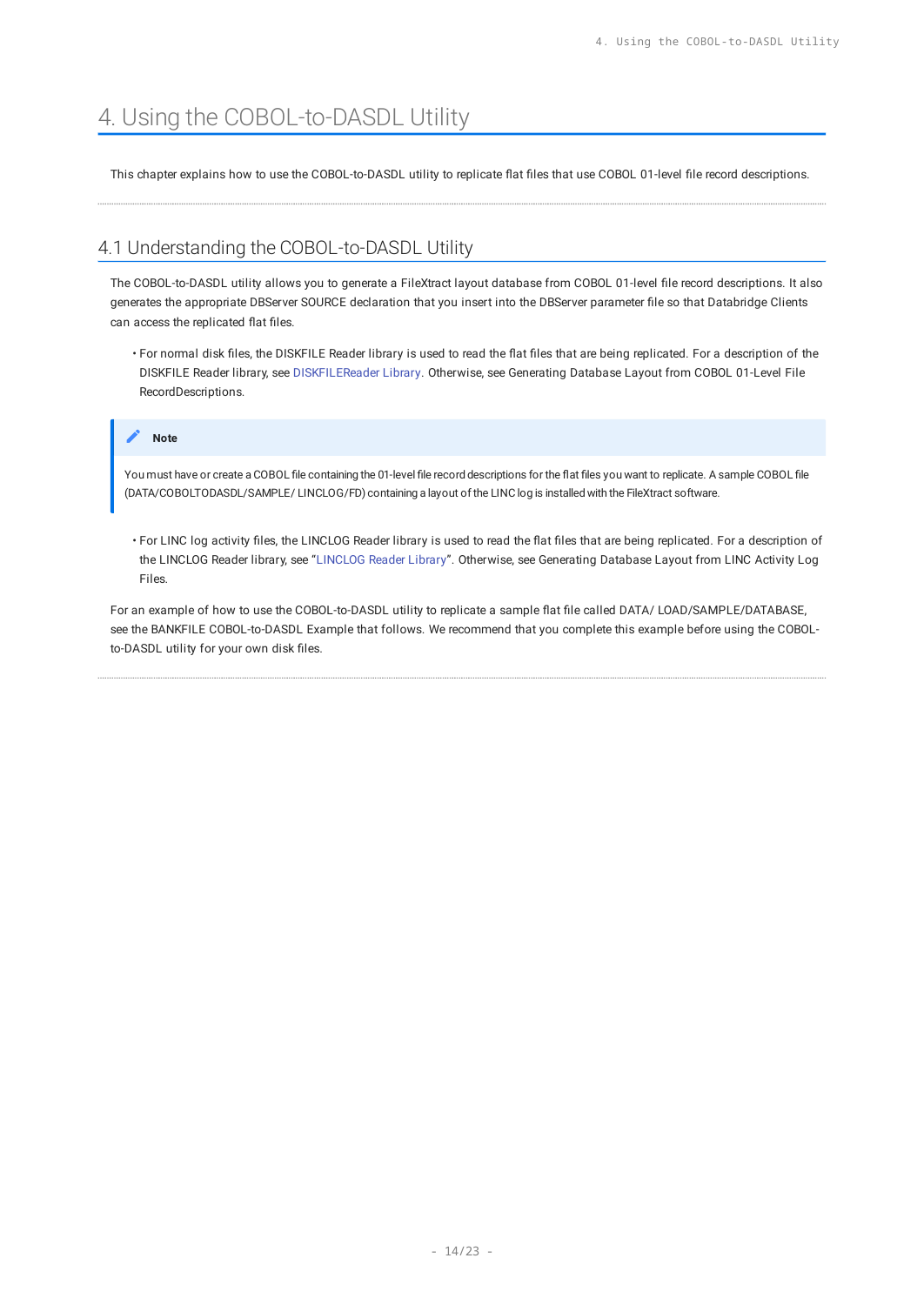## <span id="page-14-0"></span>4.2 BANKFILE COBOL-to-DASDL Example

This example illustrates how to use the COBOL-to-DASDL utility to replicate a sample flat file called DATA/LOAD/SAMPLE/ DATABASE. Everything you need to run this example is installed with FileXtract.

- 1. View DATA/LOAD/SAMPLE/DATABASE and familiarize yourself with the records in this flat file.
- 2. View and familiarize yourself with DATA/COBOLTODASDL/SAMPLE/BANKFILE/FD, which is the COBOL FD for DATA/LOAD/ SAMPLE/DATABASE.
- 3. Copy the BANKFILE parameter file as follows: GET DATA/COBOLTODASDL/SAMPLE/BANKFILE/CONTROL AS DATA/ COBOLTODASDL/BANKFILE/CONTROL
- 4. Define the SOURCE.

The SOURCE name will be used as the DBServer SOURCE name as well as the name of logical database that the COBOL-to-DASDL utility creates. Note that this step has already been completed for you in this sample control file, as follows:

DEFINE Source COBOLBankFile USING "DATA/LOAD/SAMPLE/DATABASE" FROM FD IN "DATA/COBOLTODASDL/SAMPLE/BANKFILE/FD";

Declare the data sets to be generated from the various flat files. Note that this step has already been completed for you in this 5. sample control file. The following are the data sets that have been defined:

``` Dataset Comments uses INPUT-DATA-REC where COMMENT-REC; % 88-level item

Dataset BANK uses INPUT-BANK % => use the INPUT-BANK REDEFINE where BANK-TYPE and (BANK-ID not greater than 5000 or BANK-NAME ^= SPACES); % a more complex expression

Dataset BRANCH uses INPUT-BRANCH, DATA-TYPE where BRANCH-TYPE; % need to be listed because it is not REDEFINEd.

Dataset CUSTOMER uses INPUT-CUSTOMER where CUSTOMER-TYPE;

Dataset TELLER uses INPUT-TELLER where TELLER-TYPE;

Dataset ACCOUNT uses INPUT-ACCOUNT where ACCOUNT-TYPE;

Dataset HISTORY uses INPUT-HISTORY where HISTORY-TYPE; ```

- 6. Save the parameter file.
- 7. Run the COBOL-to-DASDL utility using the following command: START WFL/FILEBRIDGE/COBOLTODASDL ("BANKFILE")

The COBOL-to-DASDL utility processes the COBOL file description, generates a DASDL called SOURCE/FILEBRIDGE/ COBOLTODASDL/BANKFILE, and generates a DBServer parameter file fragment called DATA/SERVER/BANKFILE/CONTROL. Then, the WFL compiles the resulting database and runs the FileXtract Initialize utility to prepare it for Databridge.

8. Update the DBServer parameter file with the generated DBServer parameter file fragment, as follows:

a. Transmit the following command:

GET DATA/SERVER/CONTROL

b. Transmit the following command:

INSERT DATA/SERVER/BANKFILE/CONTROL AT END

The DBServer parameter file is appended with the BANKFILE DBServer parameter file fragment, which defines the SOURCE, database, and data file title to use to replicate the BANKFILE flat file.

9. Run the Databridge Client with the DEFINE command to define the COBOLBankFile source. Then run it with the GENERATE command and finally with the PROCESS command. The Databridge Client contacts DBServer to replicate the BANKFILE flat file. Refer to the *Databridge Clients Administrator's Guide* for instructions on running the Databridge Client.

## <span id="page-14-1"></span>4.3 Generating Database Layout from COBOL 01-Level FileRecord Descriptions

COBOLTODASDL/SAMPLE/BANKFILE/CONTROL) contains sample entries based on a flat file called DATA/LOAD/SAMPLE/ DATABASE. This file illustrates how to declare a DBServer SOURCE and generate the associated layout database from COBOL 01 level file record descriptions. As you complete the following steps, remove, modify, or comment out the sample entries.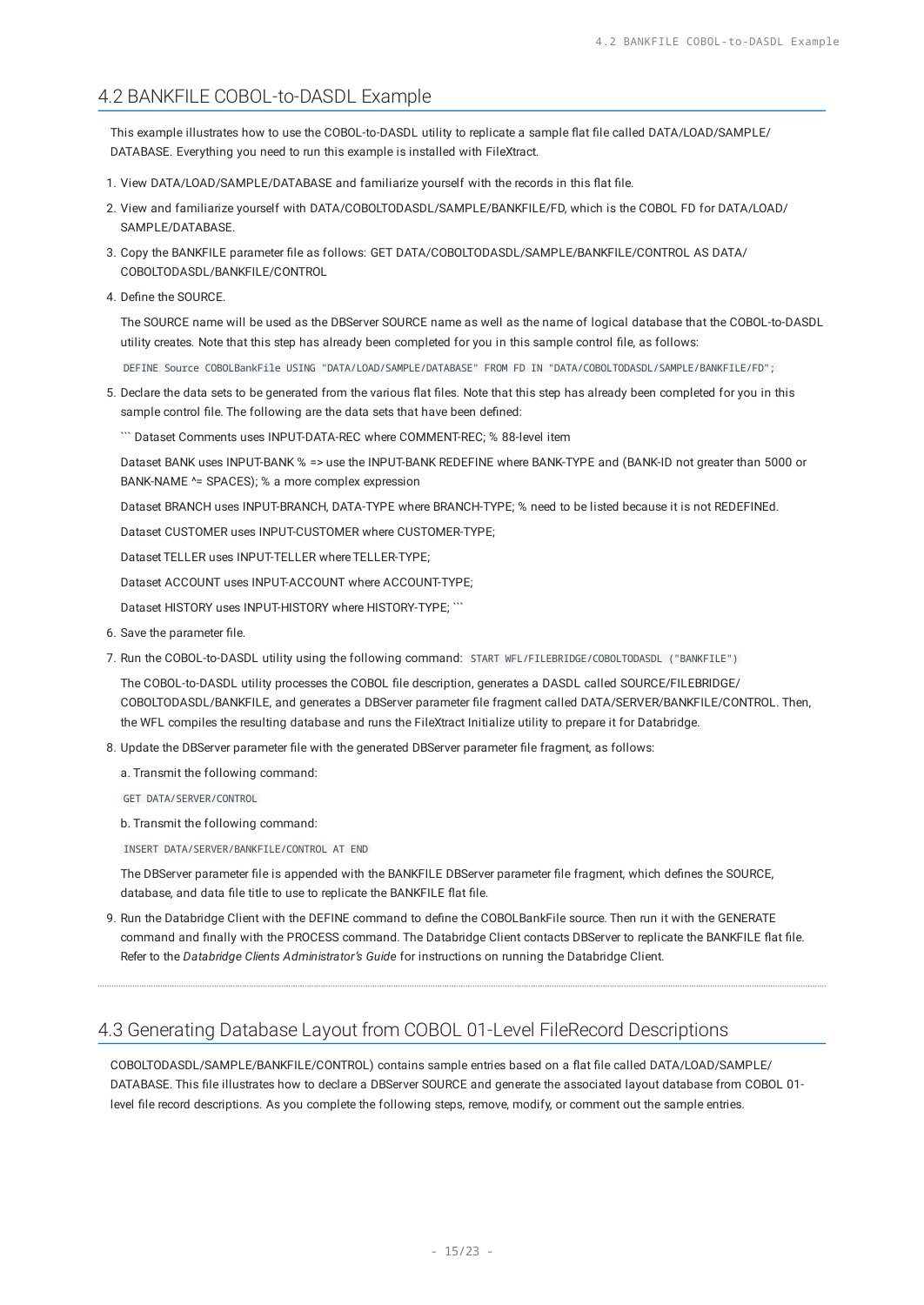**To replicate flat files that use COBOL 01-level file record descriptions.**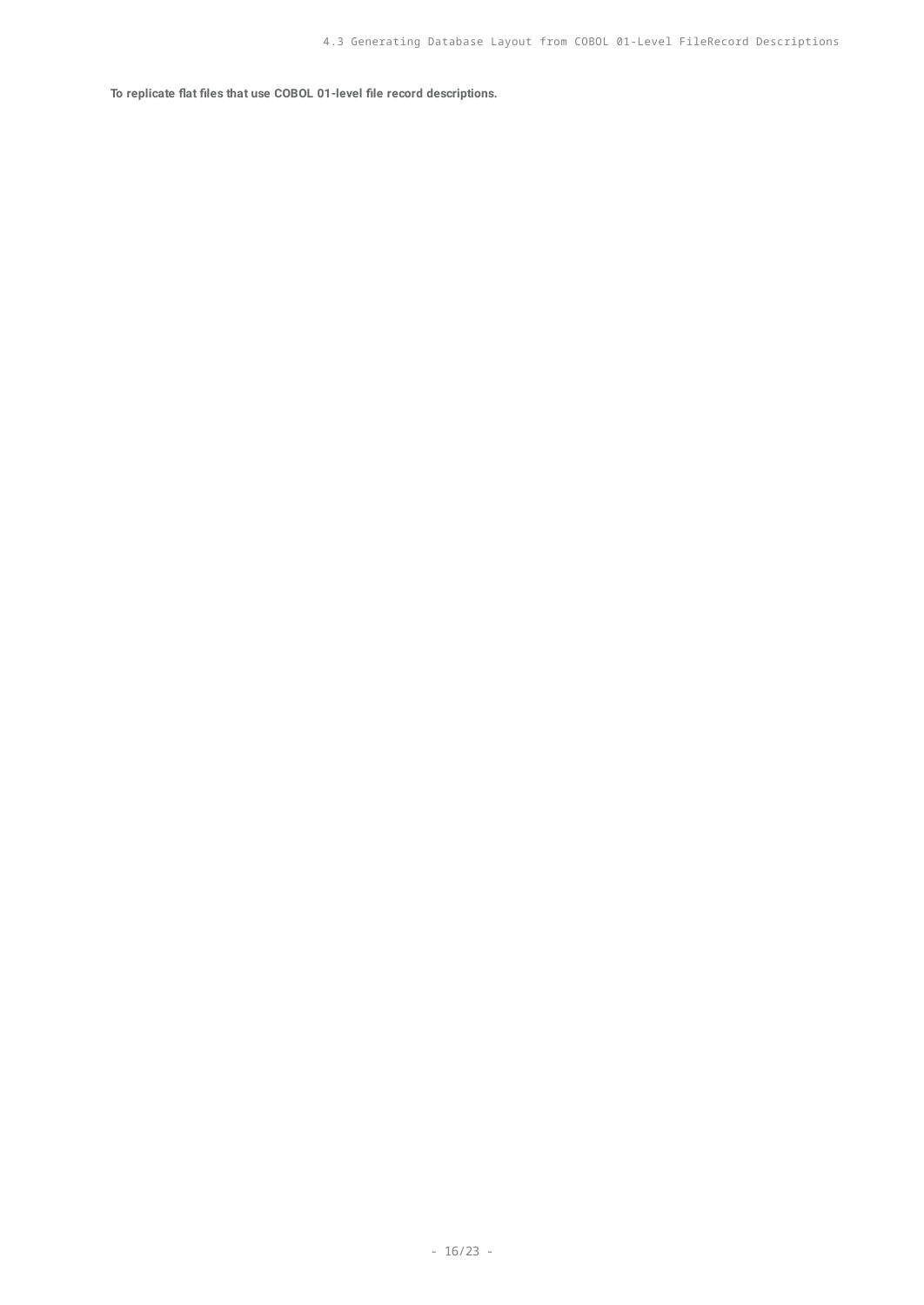## 1. Copy the COBOL-to-DASDL parameter file as follows:

Get DATA/COBOLTODASDL/SAMPLE/BANKFILE/CONTROL AS DATA/

COBOLTODASDL/ *dbname* /CONTROL

where *dbname* is the name you want to use for the layout database that will be generated. (See the table below.)

2. Define the DBServer SOURCE declaration as follows:

DEFINE SOURCE sourcename USING "*filename*" FROM FD IN "*COBOLsourcefile*";

| <b>Where</b>     | ls.                                                                                                                                                                                                                                                                                                                                                                                  |
|------------------|--------------------------------------------------------------------------------------------------------------------------------------------------------------------------------------------------------------------------------------------------------------------------------------------------------------------------------------------------------------------------------------|
| sourcename       | the name of the logical database that the COBOL-to-DASDL utility creates. DBSpan and DBSnapshot access<br>flat file data using the logical database will be used.                                                                                                                                                                                                                    |
| dhname           | different than sourcename and flatfiledirectory. If you enter the same name for SOURCE and database, an error<br>message appears.                                                                                                                                                                                                                                                    |
| filename         | a file or a directory. Note that the DISKFILE Reader library treats a file as both a file and a directory. Therefore,<br>that file and all files under that file node will be replicated.                                                                                                                                                                                            |
| COBOL sourcefile | the file that contains the 01-level file record layout(s). It cannot contain declarations other than the FD and the<br>01-level file record layouts (and it does not have to contain the actual FD). If the FD is in the main COBOL<br>program source file, you must create a new COBOL file containing just the disk file layout and use that file's title<br>for COBOL sourcefile. |

In addition to using this information to create the DASDL, the COBOL-to-DASDL utility uses the SOURCE declaration to create a DBServer parameter file fragment (DATA/SERVER/dbname/ CONTROL) which you insert into the DBServer control file.

3. Declare the data sets to be generated from the various flat files using the following syntax.

#### **Note**

When you run the COBOL-to-DASDL utility, it automatically encloses the SOURCE and logical database names in "quotation marks" in the generated parameter file fragment for DBServer. This feature allows you to use hyphens (-) in SOURCE names, and the SOURCE names can be the same as a parameter file keyword.

DATASET *datasetname* USES *identifier\_list* [ WHERE boolean\_expression]

**For example:**

DATASET BANK USES INPUT-BANK WHERE BANK-TYPE and (BANK-ID not greater than 5000 or BANK-NAME ^= SPACES);

The USES clause tells the Reader library what data items to use when there are REDEFINES. Note that successive 01s under an FD are implicit REDEFINES.

The WHERE clause indicates the condition that must be true of all records that belong in that data set. The WHERE clause can be omitted if all records belong in a single data set. The WHERE clause must evaluate to a Boolean expression (true or false).

The Boolean expression can consist of relational expressions, connected by AND or OR, using the normal COBOL relational operators: GREATER THAN, >, GTR, LESS THAN, <, LSS, EQUAL TO, =, EQL, GREATER THAN OR EQUAL TO, >=, GEQ, LESS THAN OR EQUAL TO, <=, LEQ, ^=, !=, <>, NEQ. The left side of a relational expression must be a data item name and the right side must be either an integer, a double-quoted string, a hex string, SPACE, or SPACES. An 88-level condition name can also be used as a relational expression.

- 4. Save the COBOL-to-DASDL parameter file.
- 5. Run the COBOL-to-DASDL utility using the following command:

START WFL/FILEBRIDGE/COBOLTODASDL ("*dbname*")

where *dbname* is the name of the layout database you assigned in step 1.

The COBOL-to-DASDL utility processes the COBOL file description, generates the DASDL called SOURCE/FILEBRIDGE/ COBOLTODASDL/*dbname*, and generates a DBServer parameter file fragment called DATA/SERVER/*dbname*/CONTROL. Then, the WFL compiles the resulting database and prepares it for use with FileXtract.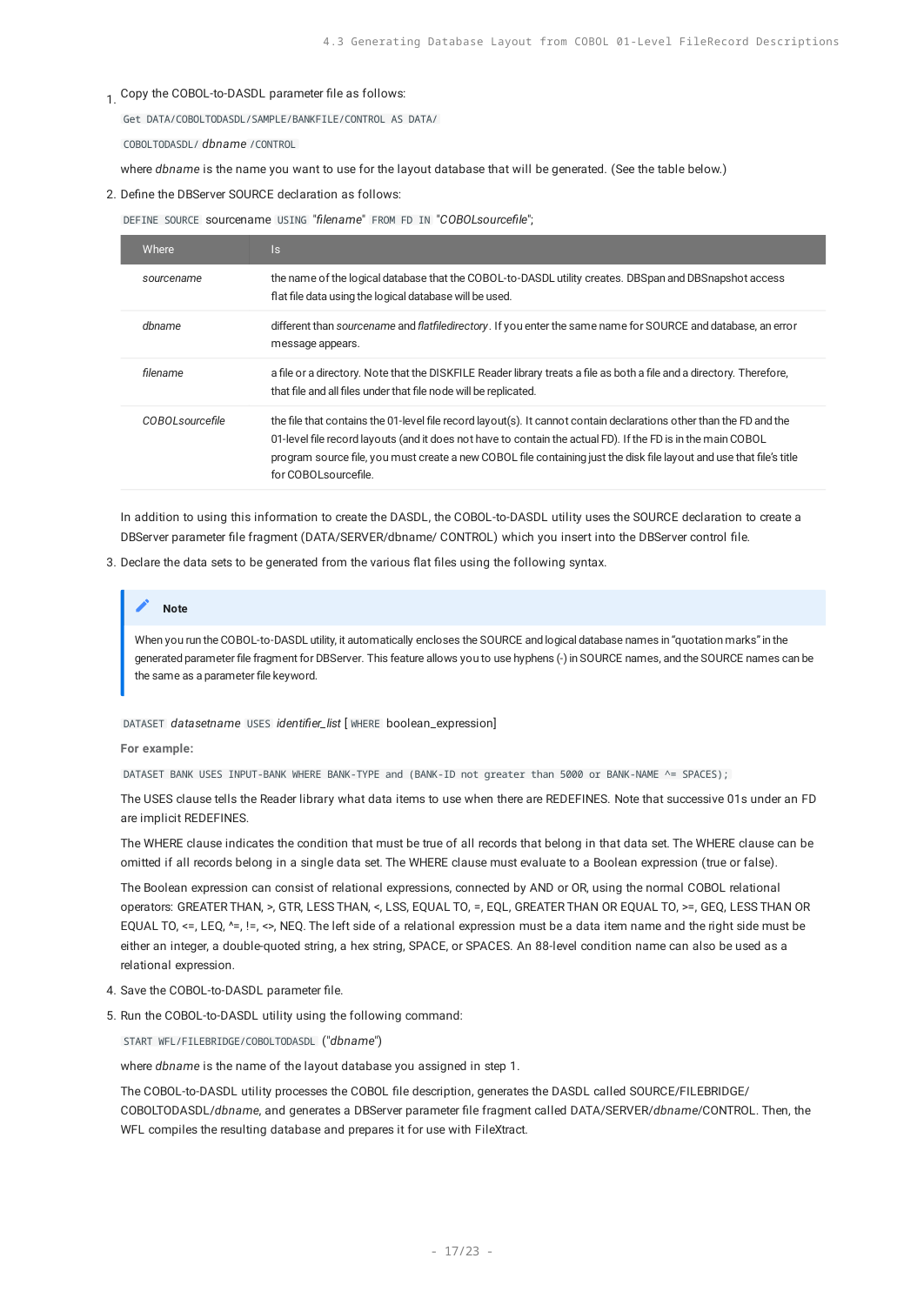$6.$  Do one of the following based on which Databridge accessory you are going to use:

| For                  | Do this                                                                                                                                                                                                                                                                                                                                                                           |
|----------------------|-----------------------------------------------------------------------------------------------------------------------------------------------------------------------------------------------------------------------------------------------------------------------------------------------------------------------------------------------------------------------------------|
| <b>DBServer</b>      | Insert the DBServer parameter file fragment (DATA/SERVER/dbname/CONTROL) into the DATA/SERVER/<br>CONTROL file using the following steps:                                                                                                                                                                                                                                         |
|                      | a. Get DATA/SERVER/CONTROL.                                                                                                                                                                                                                                                                                                                                                       |
|                      | b. Transmit the following command:<br>INSERT DATA/SERVER/dbname/CONTROL AT END                                                                                                                                                                                                                                                                                                    |
|                      | c. Save the file.                                                                                                                                                                                                                                                                                                                                                                 |
|                      | The DBServer parameter file is appended with the DBServer parameter file fragment, which defines the SOURCE,<br>database, and Reader library to use to replicate the flat files. After you have updated the DBServer parameter file,<br>run the Client with the DEFINE, GENERATE, and PROCESS commands. Refer to the Databridge Clients<br>Administrator's Guide for instructions |
| Other<br>Accessories | The flat file is ready to be cloned. For DBSpan and DBSnapshot, start the associated WFL with the layout database<br>and logical database (SOURCE) names to create the accessory parameter file. For example:                                                                                                                                                                     |
|                      | START WFL/DATABRIDGE/SPAN ("BANKFILE", "COBOLBANKFILE")                                                                                                                                                                                                                                                                                                                           |
|                      | Define the READER options in the accessory parameter file and then run the Accessory. Refer to the Databridge<br>Host Administrator's Guide for instructions.                                                                                                                                                                                                                     |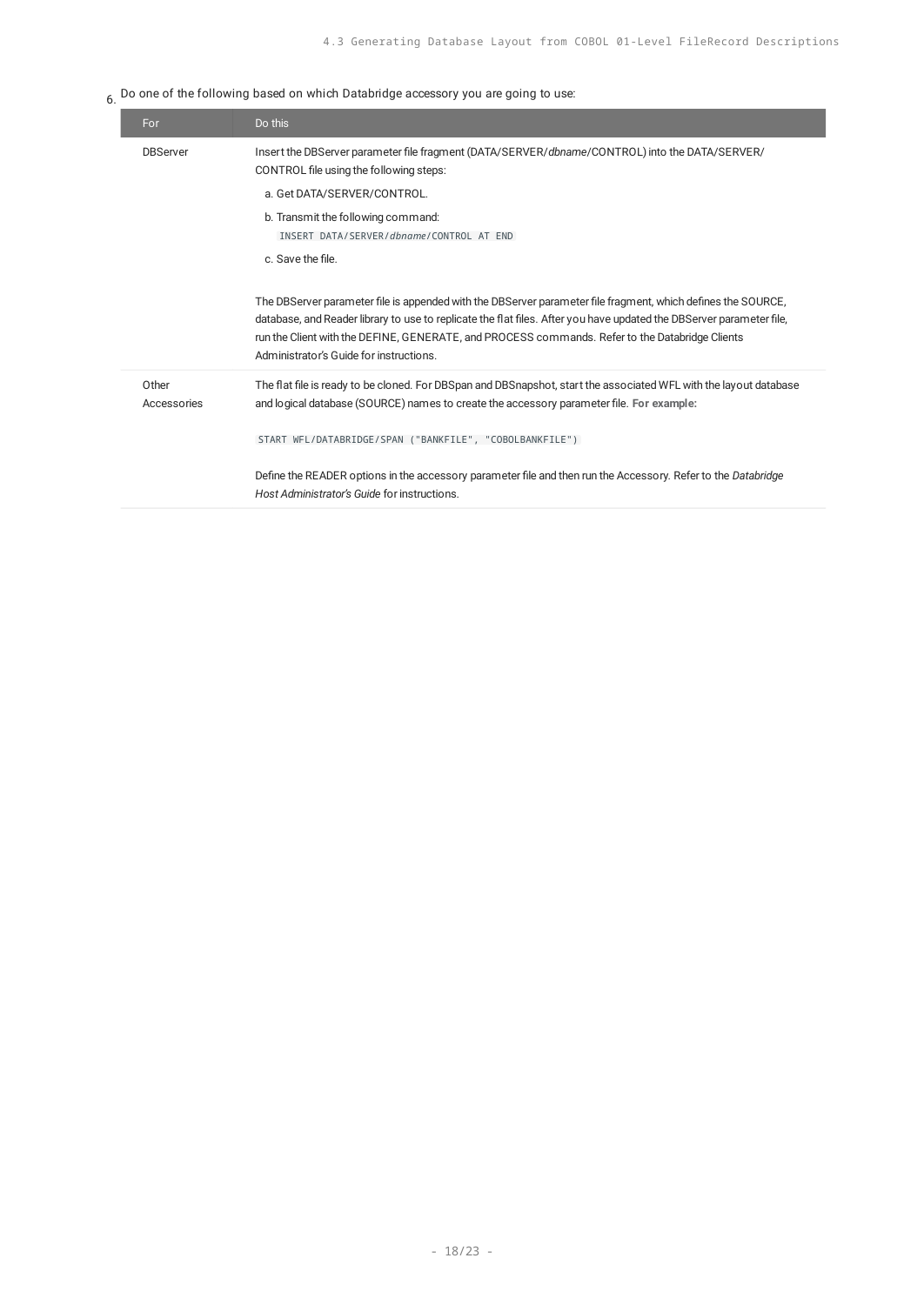# <span id="page-18-0"></span>5. Troubleshooting

If you have problems using FileXtract, complete the following steps.

- **To troubleshoot FileXtract**
- 1. Make sure that your system meets the requirements necessary to use the product. See "System Requirements" in the Databridge Installation Guide.
- 2. Make sure that the READER option in the parameter file has the correct Reader library and flat file location. If you are using DBServer, verify that the SOURCE declaration is pointing to the correct logical database. If you are using DBSpan or DBSnapshot, make sure that you start the WFL with the correct logical database name as the second parameter. For example, START WFL/ DATABRIDGE/SPAN ("SYSFILESDB", "SUMLOG"). For information about the Reader libraries, see one of the following:
	- [Sample Reader Libraries](#page-7-3) •
	- [Generating Database Layout from COBOL 01-Level File Record Descriptions](#page-14-1) •
	- [Using the COBOL-to-DASDL Utility](#page-13-2) •
	- [Creating a Custom Reader Libary](#page-7-2) •
- Check your setup: 3.
	- Check the mix to make sure that the Databridge accessory is running. For instructions, see the *Databridge Host Administrator's Guide*.
	- Make sure that the READER declaration for the Databridge accessory is correct. Refer to the *Databridge Host Administrator's Guide* for instructions.
	- Make sure that the source name for the DEFINE command for the Databridge Client matches the SOURCE name for DBServer.
- 4. Resolve any errors you receive.

If you are receiving error messages you don't understand, see the Databridge Error Guide for help resolving error these messages.

- If you cannot identify and solve the problem without assistance, contact your product distributor. Call from a location where you 5. have access to the problem mainframe.
- 6. Contact Micro Focus Technical Support or troubleshoot the problem using information available from the [Support site.](https://support.microfocus.com/kb/product.php?id=Databridge)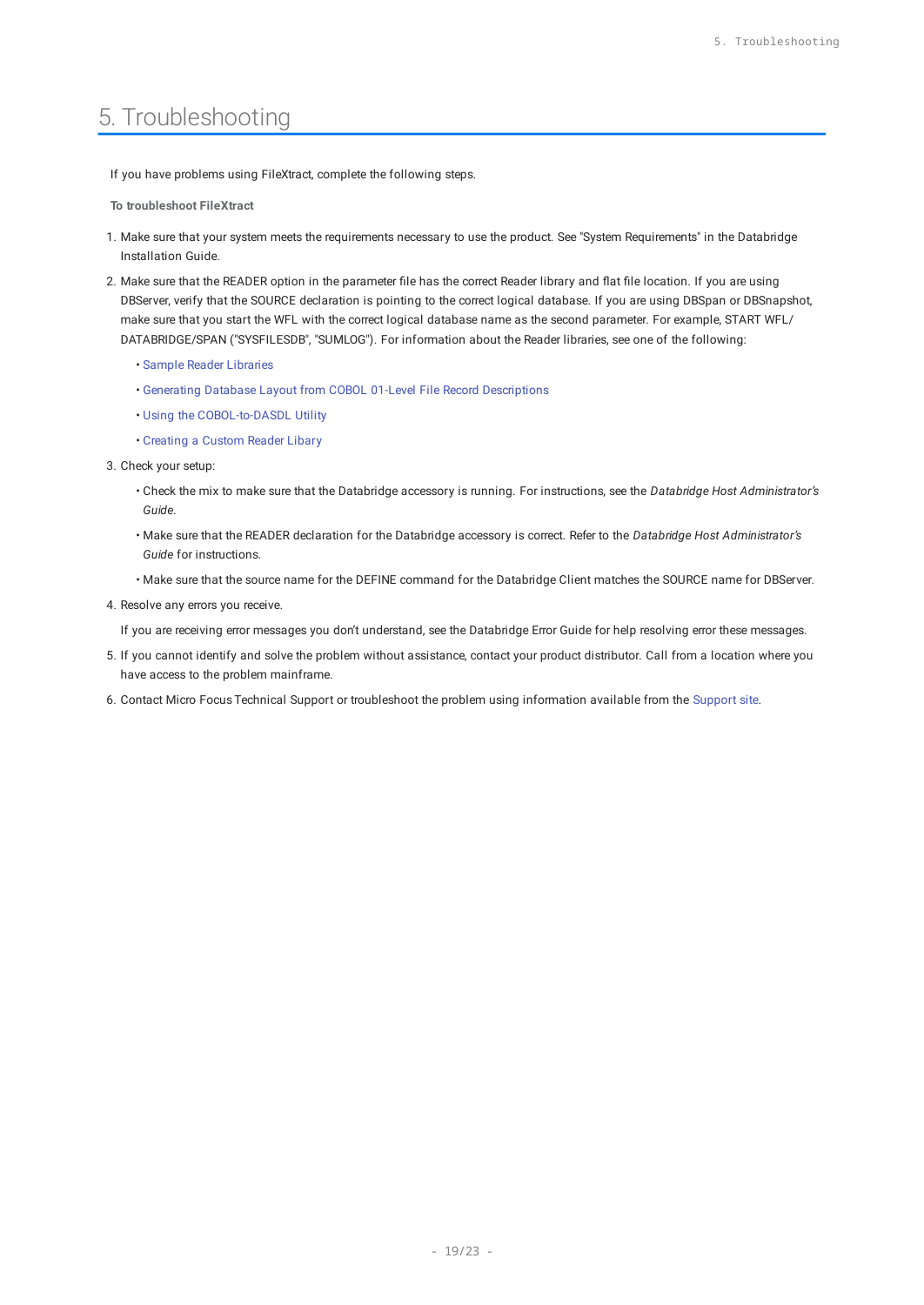# <span id="page-19-4"></span><span id="page-19-0"></span>6. Out of Order Processing

Occasionally you need to load a large amount of flat file data that has been archived, and the archived data is not available in the proper sequence. For example, you might have a set of backup tapes with SUMLOGs for several days and one set of tapes in the middle of the sequence is currently "on loan."

The SUMLOG Reader library (and other Reader libraries) rely on the timestamp from StateInfo to locate the current file and the ABSN concatenated with INX to determine the record number.

In general you want to keep two audit locations—one for the "real" (relatively current) location, and another for the archive-catch-up location. The following is one approach to handling out-of-order processing. This procedure is for processing archived log files sequentially. Processing archived log files discontinuously requires additional techniques, which are not explained in this guide.

## <span id="page-19-1"></span>6.1 Before You Process

On the host, define a duplicate SOURCE in DBServer (call it SUMLOGARCHIVE) and add a STOP BEFORE *timestamp* condition to it, where *timestamp* is the timestamp of the oldest record that has already been loaded using the regular SUMLOG source. (This will prevent picking up the same files twice, including the active SUMLOG.) The SUMLOGs for this SOURCE could be in a different directory to avoid confusion.

On the client, you need the two audit locations and a way to switch them back and forth. Create a new table (AudLocSwitch) to hold the variable parts of the audit location. The variable parts are: AFN, ABSN, INX, and timestamp. Also define a text column in AudLocSwitch called "*source\_name*."

Create a row for each data set in AudLocSwitch with all zeros for the audit location and source\_name = " SUMLOG ". Create a similar row for each data set having source\_name = " SUMLOGARCHIVE ".

## <span id="page-19-2"></span>6.2 Process Archived SUMLOGs

**To process archived SUMLOGs**

- 1. Copy the audit locations from the DATASETS table into the AudLocSwitch rows for *source\_name* = " SUMLOG ".
- 2. Copy the AudLocSwitch rows for source\_name = " SUML0GARCHIVE " into the data sets table.
- 3. Change data\_source in the DATASOURCES table and the DATATABLES table to " SUML0GARCHIVE ".
- 4. Run the following command: dbutility process SUMLOGARCHIVE

## <span id="page-19-3"></span>6.3 Process Current SUMLOGs

**To process current SUMLOGs**

- Copy the audit locations from the DATASETS table into the AudLocSwitch rows for *source\_name* = " SUMLOGARCHIVE ". 1.
- 2. Copy the AudLocSwitch rows for *source\_name* = " SUML0G " into the DATASETS table.
- 3. Change data\_source in the DATASOURCES table and the DATATABLES table to " SUMLOG ".
- 4. Run the following command:

dbutility process SUMLOG

By maintaining separate audit locations and using the STOP BEFORE condition, you can continue to copy in old SUMLOGs, process them, and alternately switch back to processing the current SUMLOGs using the other SOURCE. If the old files are loaded out of order, before you can do the process command, you must manually remove the processed files and reset the audit location in the AudLocSwitch rows for " SUMLOGARCHIVE " to 0.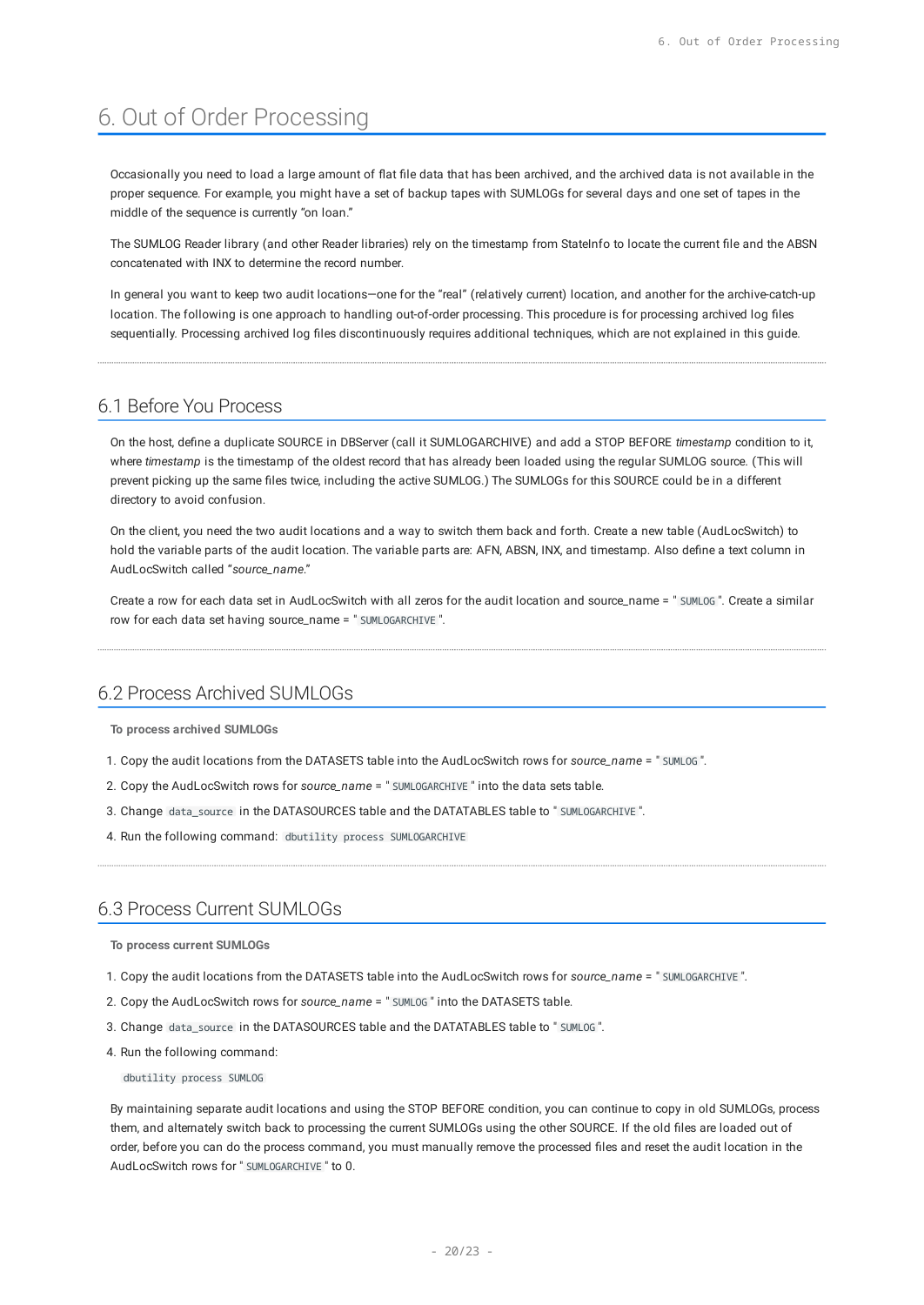# <span id="page-20-0"></span>7. Glossary of Terms

#### **accessories**

Databridge accessories access the services in DBEngine and DBSupport. Some of the accessories provided with Databridge are as follows: - DBServer, which provides communication and DMSII database replication services to Databridge Clients. - DBSpan, which produces a replication of one or more data sets into flat sequential disk files. DBSpan updates the cloned flat files by appending the changes to the end of the flat files (unlike DBSnapshot, which replaces the changed records). - DBSnapshot, which produces a onetime replication of one or more data sets into flat sequential disk files or tape. - DBInfo, which produces a report of your DMSII database timestamps, update levels, DMSII release levels, etc. - DBLister, which produces a report of the layout of the structures in your DMSII database, including structure numbers and key sets. - DBAuditTimer, which closes the current audit file when it is older than a specified length of time.

#### **cloning**

Cloning is the one-time process of generating a complete snapshot of a data set to another file. Cloning creates a static picture of a dynamic database. Databridge uses the DMSII data sets and the audit trail to ensure that the cloned data represents a synchronized snapshot of the data sets at a quiet point, even though other programs may be updating the database concurrently. Databridge clones only those data sets you specify.

Cloning is one phase of the database replication process. The other phase is tracking (or updating), which is the integration of database changes since the cloning.

#### **CONTROL file**

The DMSII CONTROL file is the runtime analog of the DESCRIPTION file. The DESCRIPTION file is updated only when you compile a modified DASDL. The CONTROL file controls database interlock. It stores audit control information and verifies that all database data files are compatible by checking the database timestamp, version timestamp, and update level. The CONTROL file is updated each time anyone opens the database for updates. The CONTROL file contains timestamps for each data set (when the data set was defined, when the data set was updated). It contains parameters such as how much memory the Accessroutines can use and titles of software such as the DMSUPPORT library (DMSUPPORT/databasename).

Databridge uses the CONTROL file for the following information:

- Timestamps •
- INDEPENDENTRANS option
- AFN for the current audit file and ABSN for the current audit block •
- Data set pack names •
- Audit file pack name •
- Database user code •

#### **DASDL**

Data and Structure Definition Language (DASDL) is the language that defines DMSII databases. The DASDL must be compiled to create a DESCRIPTION file.

#### **data set**

A data set is a file structure in DMSII in which records are stored. It is similar to a table in a relational database. You can select the data sets you want to store in your replicated database.

#### **Databridge Engine**

The Databridge Engine (also referred to as DBEngine) is a host library program that uses the DMSII Support Library to retrieve data records from the DMSII database for cloning.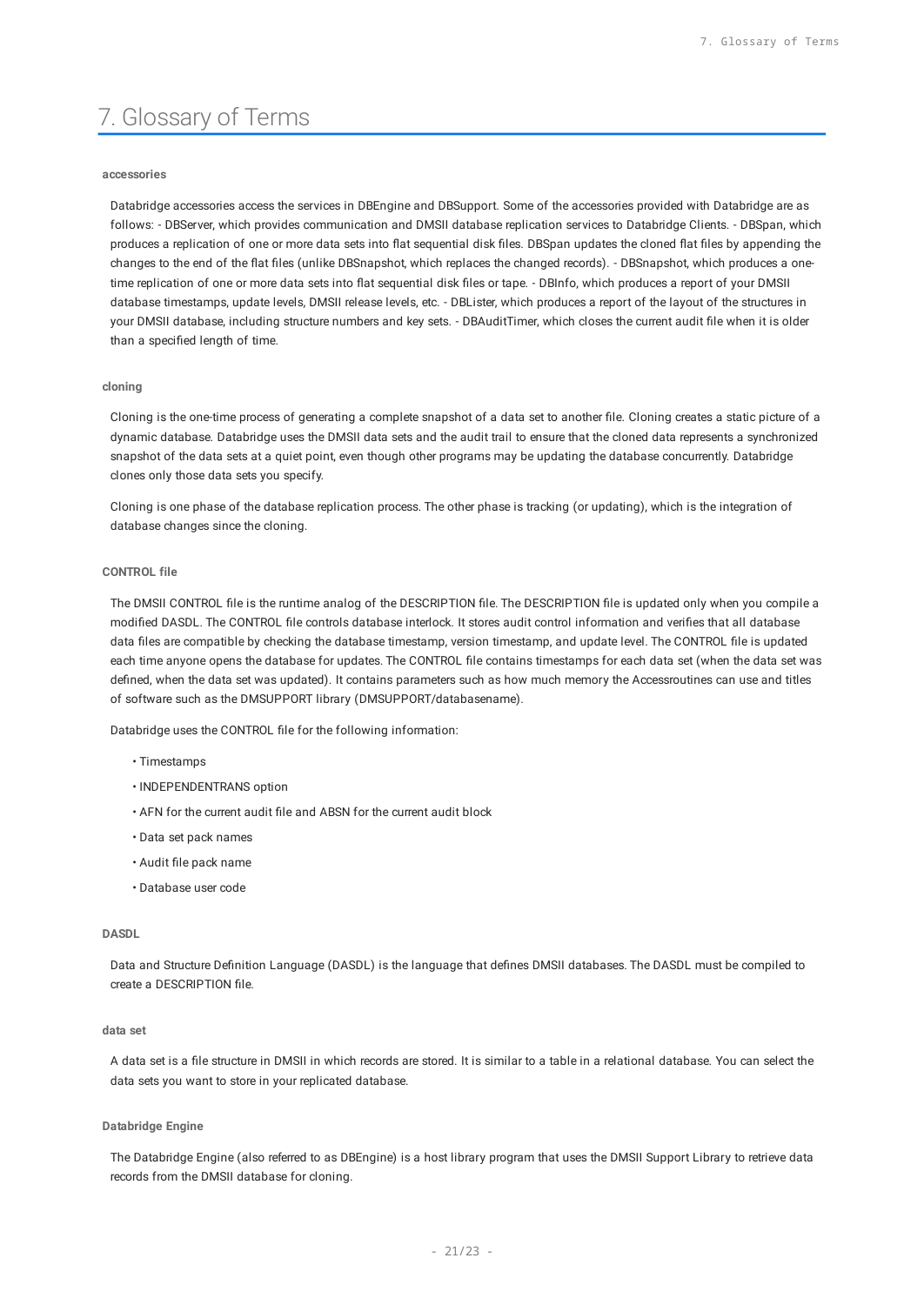#### **extraction**

Extraction is the process of reading through a data set sequentially and writing those records to a file (either a secondary database or flat file).

#### **replication**

Replication is the ongoing process of cloning and tracking changes to a DMSII database.

#### **set**

An index into a data set. A set has an entry (key + pointer) for every record in the data set.

#### **structure**

A data set, set, subset, access, or remap. Each structure has a unique number called the structure number.

#### **Support Library**

A library that provides translation, formatting, and filtering to the DBServer and other accessories. After DBServer receives data from the Databridge Engine, it calls the Support Library to determine if the data should be replicated, and if so, passes the data to the Support Library for formatting.

#### **tracking**

Tracking is an ongoing process for propagating changes made to records in the DMSII primary database to the replicated database after the initial clone. The Databridge Engine performs extraction as well as tracking.